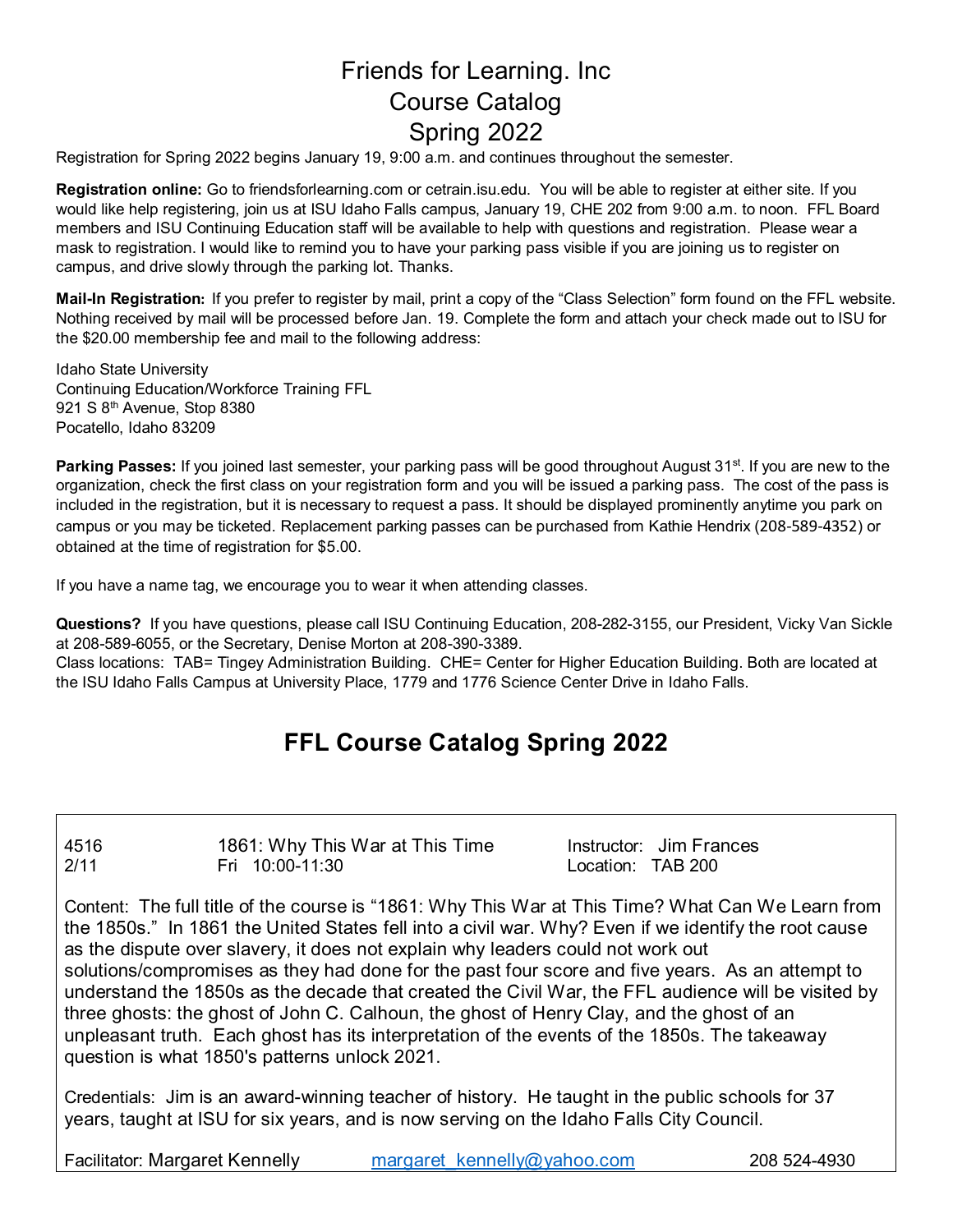| 4517<br>3/4                                                                                                          | A Musical Presentation<br>Fri 1:00-3:00    |                                                                                              | Location: TAB 200 | Instructor: Rob Farnam                                                                                                                                                                                                                                                                                     |  |  |
|----------------------------------------------------------------------------------------------------------------------|--------------------------------------------|----------------------------------------------------------------------------------------------|-------------------|------------------------------------------------------------------------------------------------------------------------------------------------------------------------------------------------------------------------------------------------------------------------------------------------------------|--|--|
| Content: The singers will perform selections from their up-and-coming production of the musical<br>"Into the Woods". |                                            |                                                                                              |                   |                                                                                                                                                                                                                                                                                                            |  |  |
| practicing attorney in Idaho Falls.                                                                                  |                                            | Credentials: Rob Farnam is currently the president of the Idaho Falls Opera Theatre and a    |                   |                                                                                                                                                                                                                                                                                                            |  |  |
| Facilitator: Sidney Hoopes                                                                                           |                                            | sidneyhoopes456@gmail.com                                                                    |                   | 208-524-1280                                                                                                                                                                                                                                                                                               |  |  |
| 4348<br>$2/7 - 6/6$                                                                                                  | <b>Advanced Spanish</b><br>Mon 10:00-11:00 |                                                                                              | Location: ZOOM    | Instructor: Eva Montantes                                                                                                                                                                                                                                                                                  |  |  |
| Spanish.                                                                                                             |                                            | Content: Advanced Spanish is for those who have gone beyond beginning and intermediate       |                   |                                                                                                                                                                                                                                                                                                            |  |  |
|                                                                                                                      |                                            | Credentials: Life-long resident of Mexico. Eva is a University of Guadalajara Professor.     |                   |                                                                                                                                                                                                                                                                                                            |  |  |
|                                                                                                                      | Facilitator: Vance Hawley                  | wa7fdr@hotmail.com                                                                           |                   | 208-522-9296                                                                                                                                                                                                                                                                                               |  |  |
| 4425<br>$2/1 - 6/7$                                                                                                  | <b>Advanced Tai Chi</b><br>Tue 2:00-3:00   |                                                                                              |                   | Instructor: David Jenkins<br>Location: IF School of Ballet, 410 W 16th                                                                                                                                                                                                                                     |  |  |
|                                                                                                                      |                                            |                                                                                              |                   |                                                                                                                                                                                                                                                                                                            |  |  |
|                                                                                                                      |                                            |                                                                                              |                   | Content: This class is a continuation of study of the three sections of the long form Yang style of Tai<br>Chi. It is open to those having a prior knowledge of all three sections of the long form. Limit: 30                                                                                             |  |  |
|                                                                                                                      |                                            | Credentials: Mr. Jenkins has been studying Tai Chi for over 30 years                         |                   |                                                                                                                                                                                                                                                                                                            |  |  |
| <b>Facilitator: David Jenkins</b>                                                                                    |                                            | djenkins518@gmail.com                                                                        |                   | 208-681-3487                                                                                                                                                                                                                                                                                               |  |  |
| 4518<br>3/22, 3/29                                                                                                   | Ageism and Elderspeak<br>Tue 10:00-11:00   |                                                                                              |                   | Instructor: Dr. Nancy Frank<br>Location: CHE 306                                                                                                                                                                                                                                                           |  |  |
| workshops.<br>Elderspeak.                                                                                            |                                            | Workshop #1 - Bring to class: rough notes and observations of personal experiences with      |                   | Content: Ageism is so deeply embedded in our culture that often we don't even notice it's there. It is<br>so pervasive that it even has its own language - ELDERSSPEAK. Elderspeak is used with older<br>adults, but it resembles speech used with children. This subject will be discussed in two one hr. |  |  |
|                                                                                                                      |                                            | Workshop # 2 - Bring personal journal of observations and personal experiences. Limit: 15.   |                   |                                                                                                                                                                                                                                                                                                            |  |  |
| Middle Eastern Students.                                                                                             |                                            | Credentials: Doctor Frank: PhD Organizational Studies State University of New York at Albany |                   | State, 20 yrs. Empire State College, SUNYMBA Program, Faculty MBA Program with Anadolu<br>University-Istanbul Turkey, Faculty Cyprus International Residency Program for Lebanese and                                                                                                                      |  |  |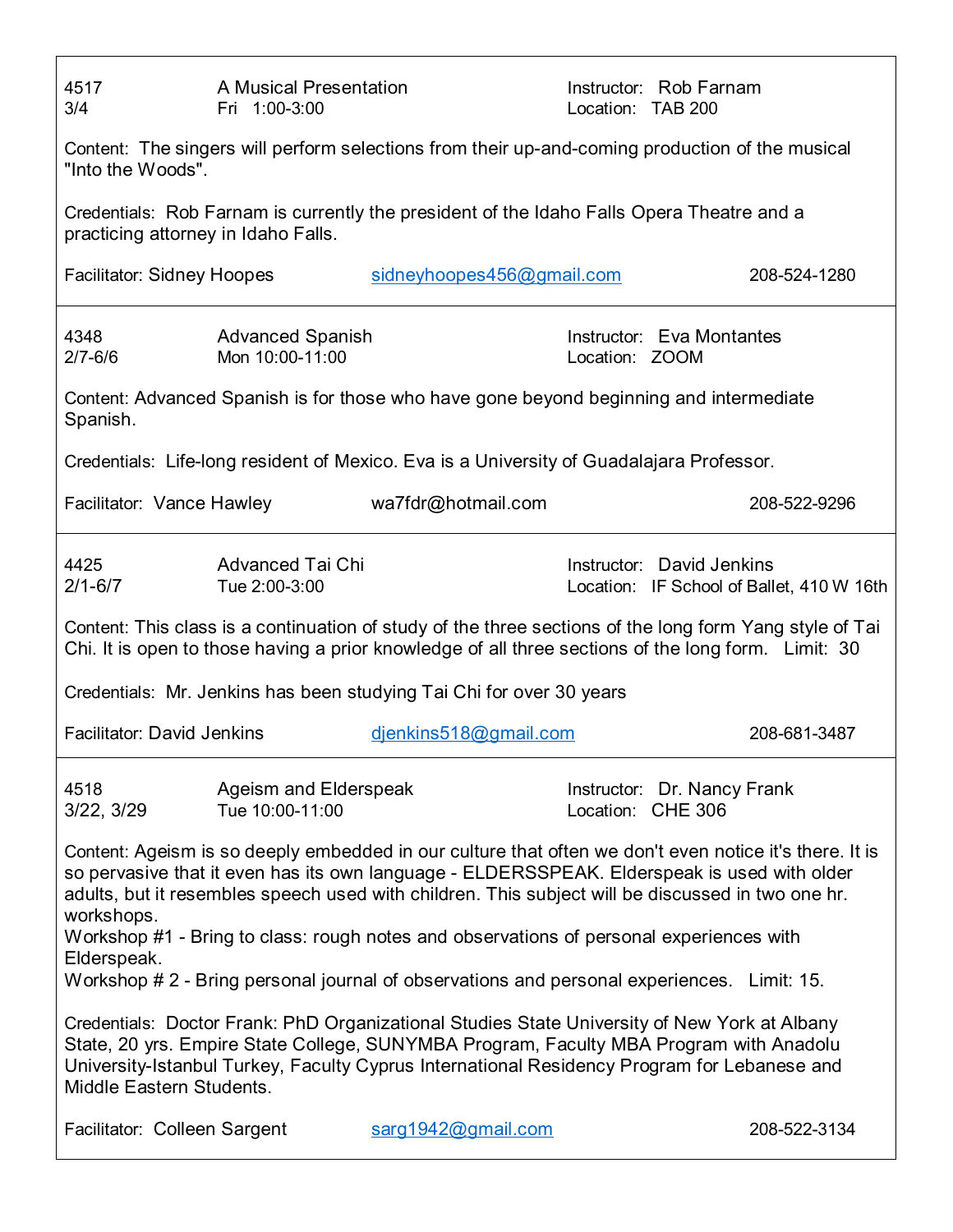4519 Artist Demo with Gloria Miller Allen

Instructor: Alexa Stanger 5/19 Thur 1:00-2:00 Location: The Art Museum, 300 S Capital

Content: One hour artist demonstration followed by a question-and-answer session with American Watercolor Society Signature Member, Gloria Miller Allen. Gloria will discuss her work, her approach to painting and share information about her recent National Park Artist in Residence experience.

Credentials: Nationally recognized American Watercolor Society Artist and long-time Idaho Falls resident.

.

Facilitator: Deborah Wagoner [deborahwagoner31@gmail.com](mailto:deborahwagoner31@gmail.com) 208-680-9095

4152 Bears and the Yellowstone Experience Instructor: Sidney Hoopes Fee: yes 5/15-5/19 Sun through Thur Location: Yellowstone Nat. Park

Content: We are going on a 5-day bear hunt! We will spend 4 nights in cabins. The trip will include informal lectures in the field, wildlife viewing and maybe some light hiking. Planning meetings will be held prior to departure. Priority will be given to those who have not attended before. Costs will be discussed during meetings. If you would like, you may bring campers or a tent and camp near the cabins, joining us on the day treks. Limit: 11

Credentials: Sidney has taught this class 20 times in the past 12 years. She worked for the Yellowstone Grizzly Foundation, was a founding member of the Greater Yellowstone Coalition and has been associated with the Yellowstone Institute.

| <b>Facilitator: Sidney Hoopes</b> | sidneyhoopes456@gmail.com | 208-524-1280 |
|-----------------------------------|---------------------------|--------------|
|                                   |                           |              |

| 4147        | Beginning Tai Chi | Instructor: David Jenkins                 |
|-------------|-------------------|-------------------------------------------|
| $2/1 - 6/7$ | Tue 1:00-2:00     | Location: IF School of Ballet, 410 W 16th |

Content: Originally developed for self-defense, tai chi has evolved into a graceful form of exercise that's now used for stress reduction and a variety of other health conditions. Often described as meditation in motion, tai chi promotes serenity through gentle, flowing movements. In this class you will be introduced to the long form of the Yang style of Tai Chi. Limit: 30

Credentials: Mr. Jenkins has been studying Tai Chi for over 30 years

Facilitator: David Jenkins [djenkins518@gmail.com](mailto:djenkins518@gmail.com) 208-681-3487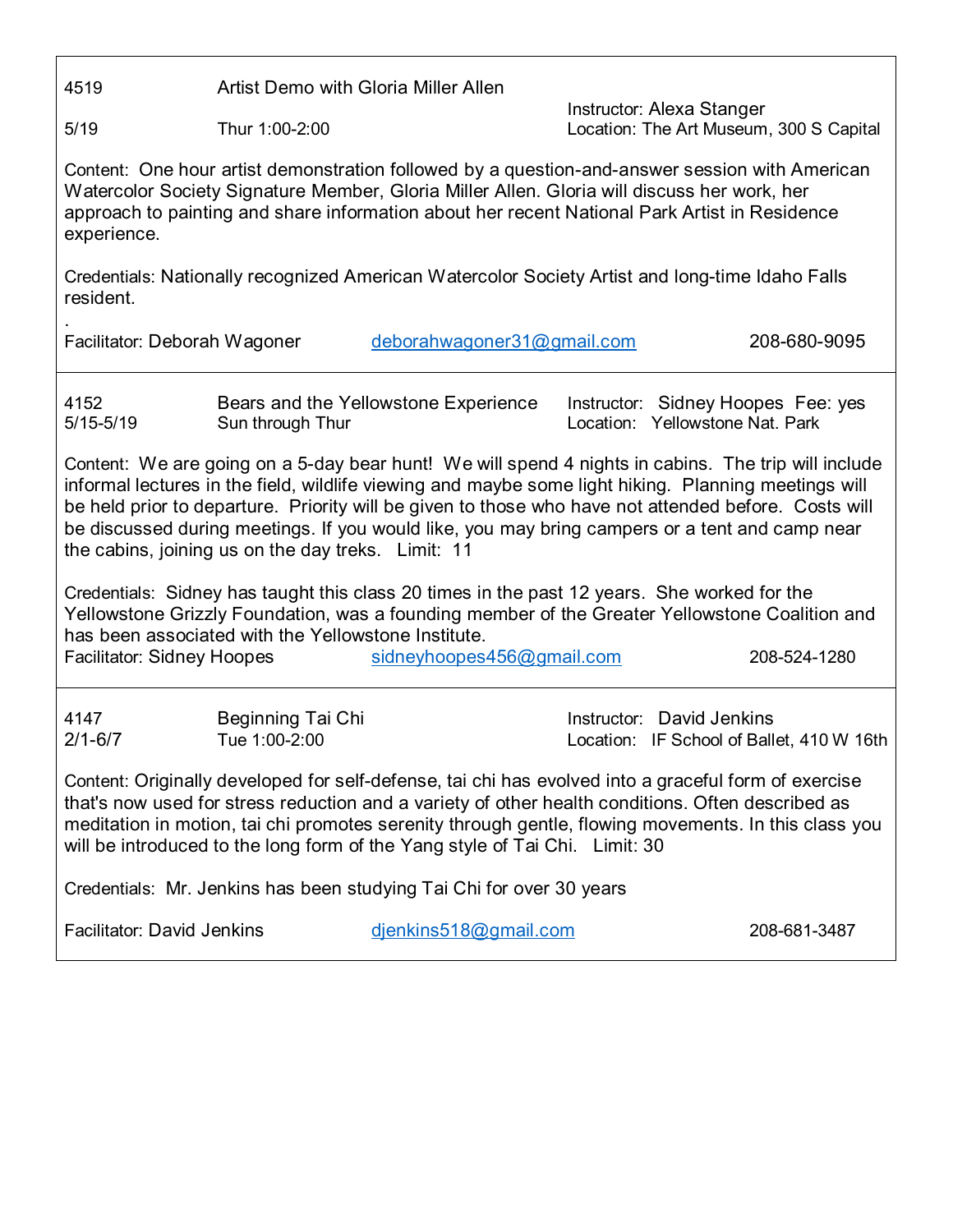| 4520<br>4/13<br>Wed 1:30-3:00                                                                                                                                                                                                                                                                                                                                                                                                                                  | Behind the Scenes of Your IF Fire Dept | Instructor: Fire Chief Duane Nelson<br>Location: 343 Shoup Ave.                                                                                                                                           |  |  |  |
|----------------------------------------------------------------------------------------------------------------------------------------------------------------------------------------------------------------------------------------------------------------------------------------------------------------------------------------------------------------------------------------------------------------------------------------------------------------|----------------------------------------|-----------------------------------------------------------------------------------------------------------------------------------------------------------------------------------------------------------|--|--|--|
| Content: IFPD responds to fires and other all-hazard calls for the City of Idaho Falls and Bonneville<br>County Fire Protection District #1, serving a population of approximately 117,000 and 290 square<br>miles. The EMS Division responds to a larger area that includes the City of Idaho Falls, Bonneville<br>County, and portions of Jefferson and Bingham Counties, serving a population of approximately<br>155,000 and 3,500 square miles Limit: 40. |                                        |                                                                                                                                                                                                           |  |  |  |
| the Idaho Falls Fire Department (IFFD) in November of 1997.                                                                                                                                                                                                                                                                                                                                                                                                    |                                        | Credentials: Idaho Falls Fire Chief Duane Nelson is a 29-year fire service veteran who began his<br>fire service career in 1991 as a firefighter in the Idaho Army National Guard. Nelson was hired at    |  |  |  |
| <b>Facilitator: Chris White</b>                                                                                                                                                                                                                                                                                                                                                                                                                                | whitec42@gmail.com                     | 208-716-3245                                                                                                                                                                                              |  |  |  |
| <b>Bike Touring Adventures by Jerry Painter</b><br>4521<br>2/23<br>Wed 1:00-2:30                                                                                                                                                                                                                                                                                                                                                                               |                                        | Instructor: Jerry Painter<br>Location: TAB 200                                                                                                                                                            |  |  |  |
| Content: Jerry will present information, photos and videos about his many adventures on long<br>touring.                                                                                                                                                                                                                                                                                                                                                       |                                        | distance bike tours. He will also explain the physical preparation and equipment planning for bike                                                                                                        |  |  |  |
| Credentials: Jerry has logged thousands of miles on long distance bike tours and has done bike<br>written the weekly Outdoor column in the Post Register for 20 years.                                                                                                                                                                                                                                                                                         |                                        | tours in four different countries. He has written books on hiking and biking trails in Idaho. He has                                                                                                      |  |  |  |
| Facilitator: Royce Lee<br><b>Books That Changed America</b><br>4522<br>Tue 1:00-3:00<br>4/5, 12, 19                                                                                                                                                                                                                                                                                                                                                            | royceblee337@gmail.com                 | 208-589-4276<br>Instructor: Sidney Hoopes<br>Location: CHE 305                                                                                                                                            |  |  |  |
| Content: Throughout history humans have expressed views through the written word. There are<br>top ten books that have influenced America and its citizens. Limit: 20                                                                                                                                                                                                                                                                                          |                                        | some books that present new ideas or cause us to look at things in a new light. We will analyze the                                                                                                       |  |  |  |
| Credentials: Sidney presented this class seven years ago and we decided to resurrect it for your<br>enjoyment and learning.                                                                                                                                                                                                                                                                                                                                    |                                        |                                                                                                                                                                                                           |  |  |  |
| Facilitator: Margaret Kennelly                                                                                                                                                                                                                                                                                                                                                                                                                                 | margaret kennelly@yahoo.com            | 208-524-4930                                                                                                                                                                                              |  |  |  |
| Building Affordable Housing in IF<br>4523<br>5/9<br>Mon 10:00-11:30                                                                                                                                                                                                                                                                                                                                                                                            |                                        | Instructor: Karen Lansing<br>Location: TAB 200                                                                                                                                                            |  |  |  |
| Content: Habitat for Humanity brings people together to build homes, communities and hope.<br>Incorporated in 1994, Habitat for Humanity Idaho Falls Area is a nonprofit, Christian housing<br>volunteer groups from area churches, businesses, civic organization and schools, Habitat for<br>Humanity builds affordable housing.                                                                                                                             |                                        | ministry seeking to eliminate poverty housing in the community and make simple, decent shelter a<br>matter of conscience and action. With the help of Habitat partner families, individual volunteers and |  |  |  |
| of experience working with the program.                                                                                                                                                                                                                                                                                                                                                                                                                        |                                        | Karen is the Executive Director of the Idaho Falls Area Habitat for Humanity. She has many years                                                                                                          |  |  |  |
| <b>Facilitator: Chris White</b>                                                                                                                                                                                                                                                                                                                                                                                                                                | white $42$ @gmail.com                  | 208-716-3245                                                                                                                                                                                              |  |  |  |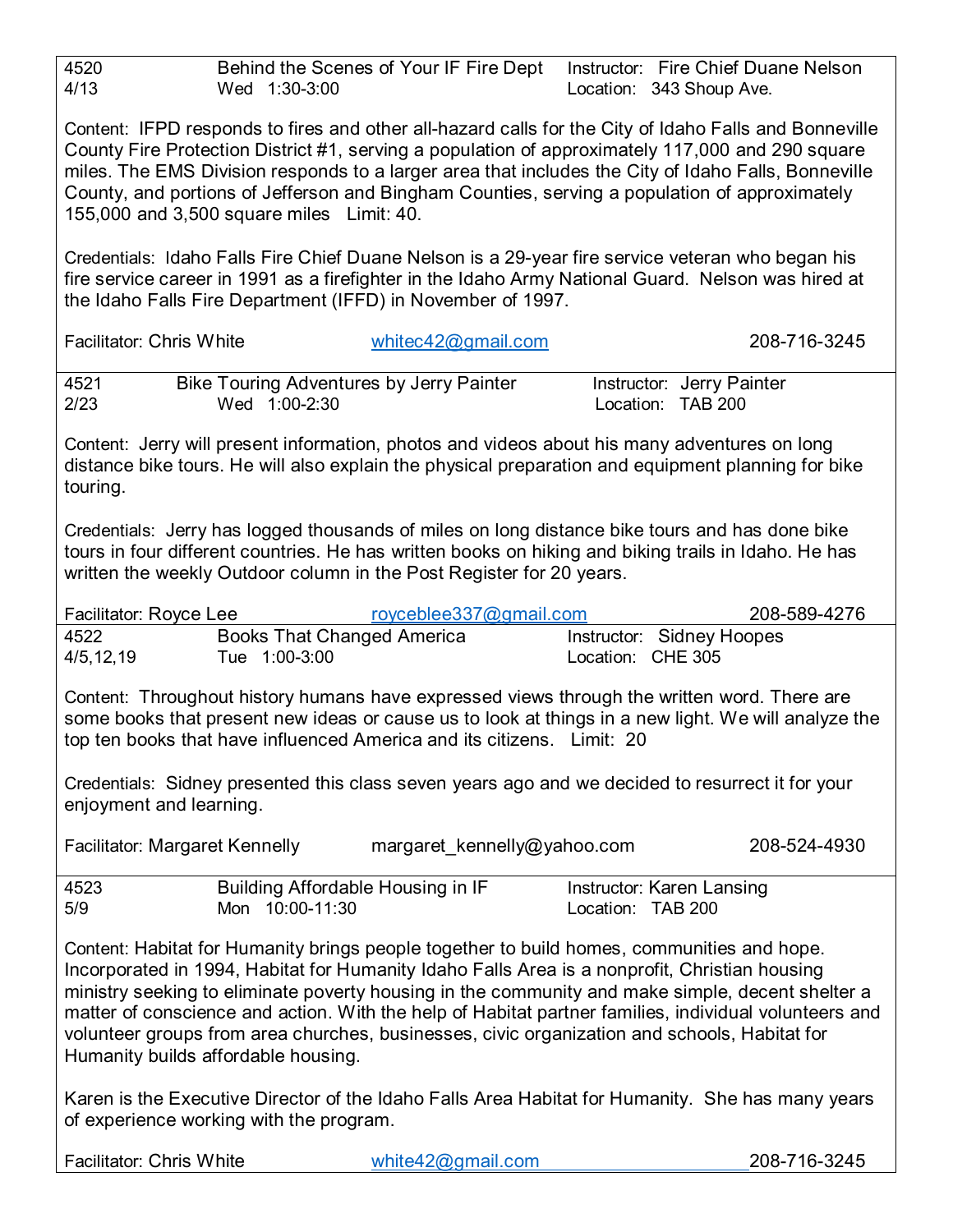| 4524<br><b>Butterfly Haven</b><br>Fri 10:00-11:30<br>4/8                                                                                                                                                                                                                                                                                             |                                                 | Instructor: : Karen Reed<br>Location: CHE 213                                                                                                                                                      |  |  |  |
|------------------------------------------------------------------------------------------------------------------------------------------------------------------------------------------------------------------------------------------------------------------------------------------------------------------------------------------------------|-------------------------------------------------|----------------------------------------------------------------------------------------------------------------------------------------------------------------------------------------------------|--|--|--|
| Content: The Butterfly Haven is privately owned and a fascinating botanical retreat full of hundreds<br>of Idaho butterflies. The Butterfly House, Idaho's largest, also is home to bees, birds, walking sticks<br>and beautiful flowers. There is a possibility of a tour connected to this class.                                                  |                                                 |                                                                                                                                                                                                    |  |  |  |
| Credentials: Karen Reed and her husband own and run the Butterfly Haven in Pingree, Idaho.                                                                                                                                                                                                                                                           |                                                 |                                                                                                                                                                                                    |  |  |  |
| Facilitator: Karin Armstrong                                                                                                                                                                                                                                                                                                                         | karinidaho@yahoo.com                            | 208-357-6068                                                                                                                                                                                       |  |  |  |
| 4525<br>Fri 10:00-11:30<br>3/11                                                                                                                                                                                                                                                                                                                      | <b>Community Food Basket - Idaho Falls Role</b> | Instructor: Ariel Jackson<br>Location: TAB 200                                                                                                                                                     |  |  |  |
| Content: Community Food Basket - Idaho Falls began in 1980 as a community effort among<br>Idaho Falls area. Currently, they serve over 850 families monthly, with some months exceeding<br>1,000 families (over 4,000 individuals).                                                                                                                  |                                                 | several churches to meet the emergency needs of their church members. Today, CFBIF works to<br>meet the emergency food needs of all families and individuals facing food-insecurity in the greater |  |  |  |
| Credentials: Ariel Jackson is the Executive Director.                                                                                                                                                                                                                                                                                                |                                                 |                                                                                                                                                                                                    |  |  |  |
| Facilitator: Chris White                                                                                                                                                                                                                                                                                                                             | white $42@$ gmail.com                           | 208-716-3245                                                                                                                                                                                       |  |  |  |
| COVID-19 Genomic Surveillance by the CDC<br>4526<br>2/25<br>Fri 1:00-2:30                                                                                                                                                                                                                                                                            |                                                 | Instructor: Justin Lee, Ph. D., DVM<br>Location: ZOOM                                                                                                                                              |  |  |  |
| SARS CoV-2 Strain Surveillance program and will provide insight into how data are generated,<br>analyzed, and used to inform public health guidance and policy.                                                                                                                                                                                      |                                                 | Content: COVID-19 and evolving variants have impacted our world. This presentation will provide<br>an overview of how the Centers for Disease Control and Prevention (CDC) organized the National  |  |  |  |
| Credentials: Dr. Justin Lee currently leads the Genomic Surveillance Unit in the COVID-19<br>Laboratory and Testing Task Force at the Centers for Disease Control and Prevention (CDC) in<br>Atlanta. His normal role at the CDC is Team Lead of the Genomic Sequencing Lab in the National<br>Center for Emerging and Zoonotic Infectious Diseases. |                                                 |                                                                                                                                                                                                    |  |  |  |
| Facilitator: Royce Lee                                                                                                                                                                                                                                                                                                                               | royceblee337@gmail.com                          | 208-589-4276                                                                                                                                                                                       |  |  |  |
| <b>Creative Writing Class</b><br>4151<br>3/10,17,24,31,4/7 Thu 1:00-3:00                                                                                                                                                                                                                                                                             |                                                 | Instructor: Sidney Hoopes<br>Location: CHE 305                                                                                                                                                     |  |  |  |
| Content: This is a five-week self-guided class. We have fun while learning to express ourselves<br>and giving each other pointers and encouragement. We invite new people to join us. Limit: 12                                                                                                                                                      |                                                 |                                                                                                                                                                                                    |  |  |  |
| Credentials: Sidney has been facilitating this class for several years.                                                                                                                                                                                                                                                                              |                                                 |                                                                                                                                                                                                    |  |  |  |
| <b>Facilitator: Sidney Hoopes</b>                                                                                                                                                                                                                                                                                                                    | sidneyhoopes456@gmail.com                       | 208-524-1280                                                                                                                                                                                       |  |  |  |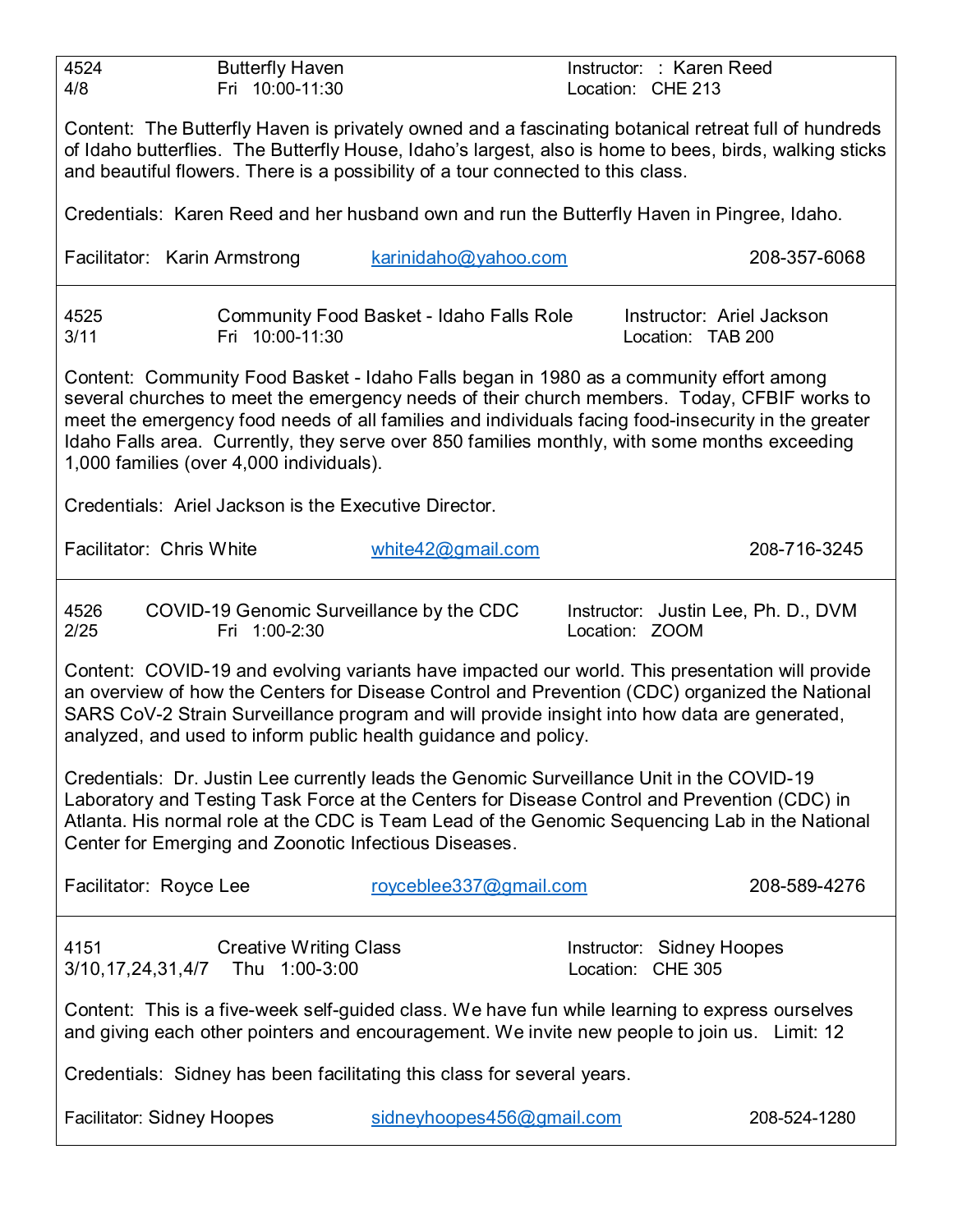4137 **Double Deck Pinochle Instructor: Vicky Van Sickle** 

 $2/7$ -6/6 Mon  $12:00$ -3:00 Mon  $12:00$  Location: Leo's Place, 1<sup>st</sup> & Holmes

Content: We play double deck Pinochle starting at noon. Each participant is expected to mix with the other players and sit at different tables each week. Groups will be formed at the discretion of the facilitator or instructor. Players should arrive early and must buy lunch. A donation is taken for buying new playing cards. We play year-round every Monday.

Credentials: Vicky Van Sickle and Senia Weinrich have been coordinating pinochle for several years.

Facilitator: Senia Weinrich [senialee3025@gmail.com](mailto:senialee3025@gmail.com) 208-521-8526

4527 Family History Center Instructor: FHC Staff Location: Family History Center 750 W Elva St, IF

Content: Do you want to start your family history (genealogy) or work on your family tree and don't know where to start? Have you started and don't know what to do next? Do you want a refresher? Do you have photographs and documents you want digitized but don't have the equipment? If you answered yes to any of these questions, come to this class. After the presentation you can stay and research.

If you don't have an account with Family Search (www.familysearch.org) you should open one before attending this class. Accounts are free. Bring a flash drive if you wish so you can save some of the data you might create. Limit: 24

Credentials: The staff at the Family History Center has experience in helping others with family history research and digitizing photographs and documents.

Facilitator: David Johnson davjohns 01@hotmail.com 719-235-3943

4311 **FFL Summer Picnic and Annual Meeting Langle 11 Solen FFL Board of Directors** Date to be announced **Location:** To be announced

Watch for more information coming soon.

Content: Please join us for a fun evening normally held at Peterson Park. We will vote for FFL officers and enjoy a delicious catered picnic. The cost of \$10 per person, non-refundable, to be paid at registration. Bring your favorite lawn chair.

This is an annual event but the location might change. We are adding adventure to our lives. Please join us.

Facilitators: FFL Board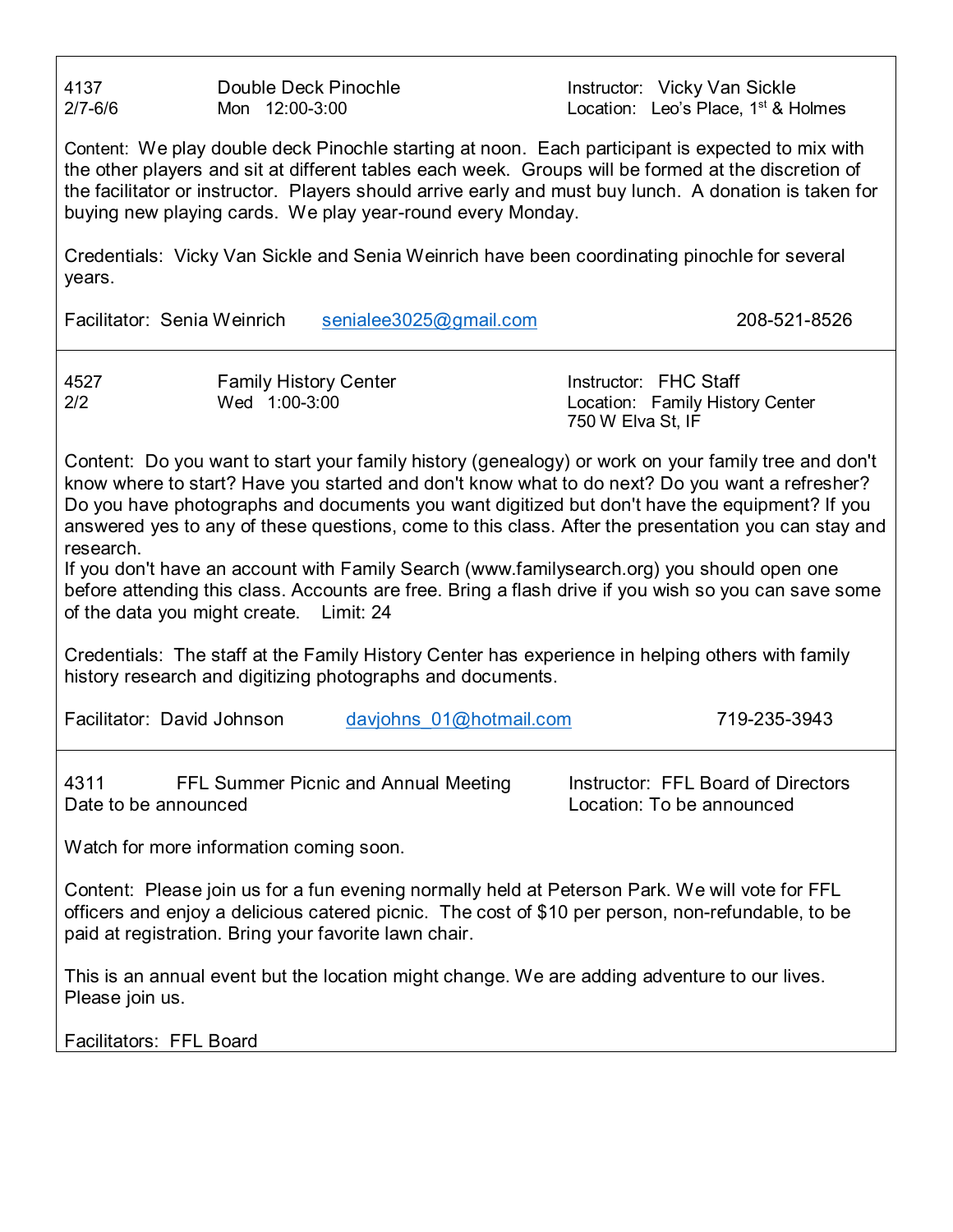| 4433                                           | <b>Fitness Made Simple</b>                                                                                                                                                                                |                                                                                             |  | Instructor: Leslie Blanch                                                                              |  |  |
|------------------------------------------------|-----------------------------------------------------------------------------------------------------------------------------------------------------------------------------------------------------------|---------------------------------------------------------------------------------------------|--|--------------------------------------------------------------------------------------------------------|--|--|
| $1/24 - 6/6$                                   | Mon 10:00-11:00                                                                                                                                                                                           |                                                                                             |  | Location: Bonn. County Extension                                                                       |  |  |
|                                                |                                                                                                                                                                                                           |                                                                                             |  | Office, $1542 \text{ E } 73^{\text{rd}}$ S                                                             |  |  |
|                                                | Content: Leslie will give us an opportunity to improve our strength, flexibility, and balance through<br>the use of various types of equipment and exercise. Come join this fun and worthwhile class. All |                                                                                             |  |                                                                                                        |  |  |
|                                                |                                                                                                                                                                                                           | equipment will be provided by the U of I Bonneville County Extension Office. Wear something |  |                                                                                                        |  |  |
| comfortable. Face masks are required. Limit 24 |                                                                                                                                                                                                           |                                                                                             |  |                                                                                                        |  |  |
|                                                |                                                                                                                                                                                                           |                                                                                             |  |                                                                                                        |  |  |
|                                                |                                                                                                                                                                                                           | Credentials: Leslie is a Registered Dietitian and Certified Group Fitness Instructor.       |  |                                                                                                        |  |  |
| Facilitator: Cheryl Zaladonis                  |                                                                                                                                                                                                           | zaladonis@cableone.net                                                                      |  | 208-251-1763                                                                                           |  |  |
| 4314                                           | Garden Art Pavers A.M.                                                                                                                                                                                    |                                                                                             |  | Instructor: Maxine Smolowitz Fee: \$3                                                                  |  |  |
| 5/26,6/2,6/9                                   | Thur 9:00-12:00                                                                                                                                                                                           |                                                                                             |  | Location: 3860 Tuscany Dr, IF                                                                          |  |  |
|                                                |                                                                                                                                                                                                           |                                                                                             |  |                                                                                                        |  |  |
|                                                |                                                                                                                                                                                                           |                                                                                             |  | Content: Broken and unbroken ceramic tiles will be used to design and create pavers for outdoor        |  |  |
|                                                |                                                                                                                                                                                                           |                                                                                             |  | garden decorations. Instructions will include how to set and grout tiles onto the paver. All materials |  |  |
|                                                |                                                                                                                                                                                                           | will be furnished by the instructor unless you have ceramic pieces you would like to use.   |  |                                                                                                        |  |  |
|                                                |                                                                                                                                                                                                           | Attendance at all three sessions is required. Limit: 8                                      |  |                                                                                                        |  |  |
|                                                |                                                                                                                                                                                                           |                                                                                             |  | Credentials: Maxine has made numerous beautiful unique pictures and pavers using ceramic tiles.        |  |  |
| She has taught this FFL class several times.   |                                                                                                                                                                                                           |                                                                                             |  |                                                                                                        |  |  |
| Facilitator: Kathie Hendrix                    |                                                                                                                                                                                                           | msmolowitz@yahoo.com                                                                        |  | 208-523-0373                                                                                           |  |  |
|                                                |                                                                                                                                                                                                           |                                                                                             |  |                                                                                                        |  |  |
|                                                |                                                                                                                                                                                                           |                                                                                             |  |                                                                                                        |  |  |
| 4214                                           | Garden Art Pavers P.M.                                                                                                                                                                                    |                                                                                             |  | Instructor: Maxine Smolowitz Fee: \$3                                                                  |  |  |
| 5/26,6/2,6/9                                   | Thur 1:30-4:30                                                                                                                                                                                            |                                                                                             |  | Location: 3860 Tuscany Dr, IF                                                                          |  |  |
|                                                |                                                                                                                                                                                                           |                                                                                             |  | Content: Broken and unbroken ceramic tiles will be used to design and create pavers for outdoor        |  |  |
|                                                |                                                                                                                                                                                                           |                                                                                             |  | garden decorations. Instructions will include how to set and grout tiles onto the paver. All materials |  |  |
|                                                |                                                                                                                                                                                                           | will be furnished by the instructor unless you have ceramic pieces you would like to use.   |  |                                                                                                        |  |  |
|                                                |                                                                                                                                                                                                           | Attendance at all three sessions is required. Limit: 8                                      |  |                                                                                                        |  |  |
|                                                |                                                                                                                                                                                                           |                                                                                             |  |                                                                                                        |  |  |
|                                                |                                                                                                                                                                                                           |                                                                                             |  | Credentials: Maxine has made numerous beautiful unique pictures and pavers using ceramic tiles.        |  |  |
| She has taught this FFL class several times.   |                                                                                                                                                                                                           |                                                                                             |  |                                                                                                        |  |  |
| Facilitator: Kathie Hendrix                    |                                                                                                                                                                                                           | msmolowitz@yahoo.com                                                                        |  | 208-523-0373                                                                                           |  |  |
|                                                |                                                                                                                                                                                                           |                                                                                             |  |                                                                                                        |  |  |
| 4368                                           | Hand & Foot Card Game                                                                                                                                                                                     |                                                                                             |  | Instructor: Lynda Ulschmid                                                                             |  |  |
|                                                |                                                                                                                                                                                                           |                                                                                             |  | Fee: Buy lunch                                                                                         |  |  |
| $2/3 - 6/2$                                    | Thur 12:00-3:00                                                                                                                                                                                           |                                                                                             |  | Location: Leo's Place, 155 S Holmes                                                                    |  |  |
|                                                |                                                                                                                                                                                                           |                                                                                             |  |                                                                                                        |  |  |
|                                                |                                                                                                                                                                                                           |                                                                                             |  | Content: Hand & Foot is a card game similar to Canasta, in which each player is dealt two sets of      |  |  |
|                                                |                                                                                                                                                                                                           |                                                                                             |  | cards, the "Hand" and the "Foot". In this class students are taught the basic rules of the game and    |  |  |
|                                                |                                                                                                                                                                                                           |                                                                                             |  | enjoy playing with other members of FFL. Players must buy lunch at each session. A donation is         |  |  |
|                                                |                                                                                                                                                                                                           | taken for new playing cards. We play year-round every Thursday.                             |  |                                                                                                        |  |  |
|                                                |                                                                                                                                                                                                           |                                                                                             |  |                                                                                                        |  |  |
| knowledgeable in the rules of the game.        |                                                                                                                                                                                                           | Credentials: Lynda Ulschmid has been playing Hand & Foot for several years and is           |  |                                                                                                        |  |  |
|                                                |                                                                                                                                                                                                           |                                                                                             |  |                                                                                                        |  |  |
| Facilitator: Peggy Ash                         |                                                                                                                                                                                                           | mrash@cableone.net                                                                          |  | 208-520-4377                                                                                           |  |  |
|                                                |                                                                                                                                                                                                           |                                                                                             |  |                                                                                                        |  |  |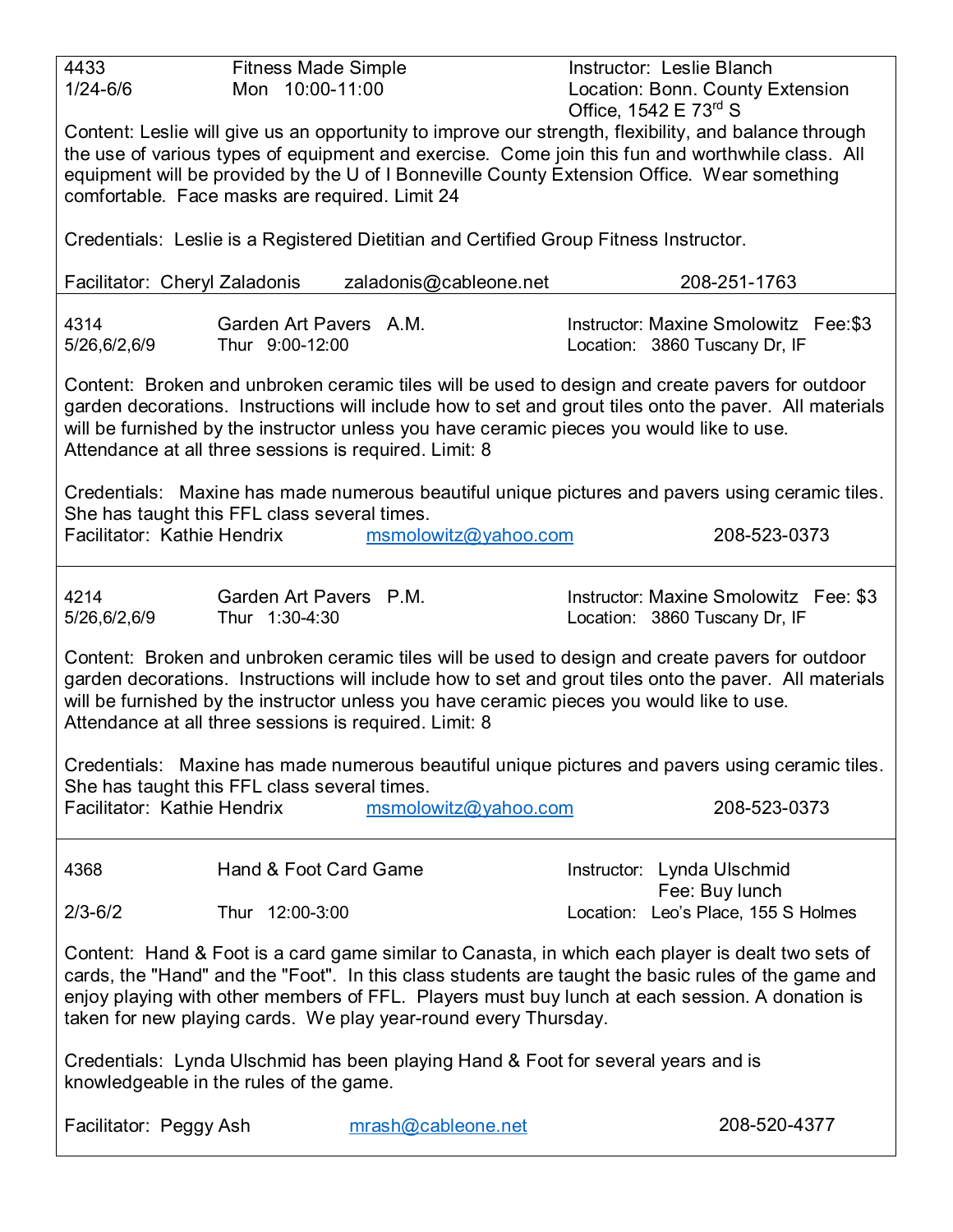| 4441<br>3/3                                                                                                                                                                                                                                                                                                                                                                                                                                                                                                                                                                                                                                                                                                                                                                                                                                                              | <b>History of The Colonial Theatre</b><br>Thur 10:00-12:00 |                                                                                                                                                                                               | Instructor: Brandi Newton<br>Location: Colonial Theater, 450 A St |              |  |
|--------------------------------------------------------------------------------------------------------------------------------------------------------------------------------------------------------------------------------------------------------------------------------------------------------------------------------------------------------------------------------------------------------------------------------------------------------------------------------------------------------------------------------------------------------------------------------------------------------------------------------------------------------------------------------------------------------------------------------------------------------------------------------------------------------------------------------------------------------------------------|------------------------------------------------------------|-----------------------------------------------------------------------------------------------------------------------------------------------------------------------------------------------|-------------------------------------------------------------------|--------------|--|
| Content: Built by C.A. Spath, cashier of the Farmers and Merchants Bank, Dr. C.M. Cline, physician<br>and S.K. Mittry, contractor. The Colonial Theater opened on November 10, 1919, at a cost of just<br>over \$175,000. It boasted one of the largest stages in the Intermountain West, a modern ramp (in<br>lieu of stairs) to the balcony, a ventilation system, which circulated fresh air every five minutes and<br>superb acoustics. Traveling vaudeville acts and minstrels entertained, as well as musical acts like<br>John Phillips Sousa.                                                                                                                                                                                                                                                                                                                    |                                                            |                                                                                                                                                                                               |                                                                   |              |  |
|                                                                                                                                                                                                                                                                                                                                                                                                                                                                                                                                                                                                                                                                                                                                                                                                                                                                          |                                                            | Credentials: Brandi is the Executive Director of the IF Arts Council.                                                                                                                         |                                                                   |              |  |
| <b>Facilitator: Chris White</b>                                                                                                                                                                                                                                                                                                                                                                                                                                                                                                                                                                                                                                                                                                                                                                                                                                          |                                                            | white $42@$ gmail.com                                                                                                                                                                         |                                                                   | 208-716-3245 |  |
| 4528<br>2/18                                                                                                                                                                                                                                                                                                                                                                                                                                                                                                                                                                                                                                                                                                                                                                                                                                                             | Home Health and Hospice Care Today<br>Fri 1:00-2:30        |                                                                                                                                                                                               | Instructor: Celeste Eld / Tiana Sautter<br>Location: CHE 215      |              |  |
| Content: Celeste Eld will discuss hospice philosophy for end-of-life care, hospice services,<br>advance directives and payment sources. Tiana Sautter will discuss the range of medical and other<br>services that can be provided in your home for an illness or injury. These services are generally<br>initiated through a doctor's order and the doctor gets follow-up information during the home health<br>care.<br>Credentials: Celeste Eld is the Executive Director of Hospice of Eastern Idaho and has over 30<br>years of experience working in hospice care. She is a licensed Social Worker. Tiana Sautter is the<br>marketer for Advanced Home Health and has a bachelor's degree from BYUI. She provides<br>information on how home health clinicians can help with patients and what qualifies them for home<br>health care.<br>Facilitator: Annette Lee |                                                            |                                                                                                                                                                                               |                                                                   |              |  |
|                                                                                                                                                                                                                                                                                                                                                                                                                                                                                                                                                                                                                                                                                                                                                                                                                                                                          |                                                            |                                                                                                                                                                                               |                                                                   |              |  |
| 4121                                                                                                                                                                                                                                                                                                                                                                                                                                                                                                                                                                                                                                                                                                                                                                                                                                                                     | Hiking, Walking, and Exploring                             |                                                                                                                                                                                               | Instructor: HWE Committee                                         |              |  |
| Content: This year-round 'class' schedules various activities for FFL members. Hiking (H) activities<br>can range from easy to difficult and might last two hours or all day. Most walking (W) activities are<br>easy trips in the vicinity of Idaho Falls. Exploring (E) often takes us some distance from IF, and<br>sometimes to other states. The most vigorous activities range from hiking, biking, canoeing,<br>horseback riding, and snowshoeing. We are guided by member ideas and leaders, so we may try<br>anything.                                                                                                                                                                                                                                                                                                                                          |                                                            |                                                                                                                                                                                               |                                                                   |              |  |
|                                                                                                                                                                                                                                                                                                                                                                                                                                                                                                                                                                                                                                                                                                                                                                                                                                                                          | Janet Clayton, 208-932-5674, and many others.              | Credentials: HWE committee members have been involved with outdoor activities for many years.<br>Committee members include Jim Schaffer, Chairman, 208-589-6005, Allen Perkins, 208-604-0820, |                                                                   |              |  |
| Facilitator: Jim Schaffer                                                                                                                                                                                                                                                                                                                                                                                                                                                                                                                                                                                                                                                                                                                                                                                                                                                |                                                            | milodoctor@gmail.com                                                                                                                                                                          |                                                                   | 208-589-6005 |  |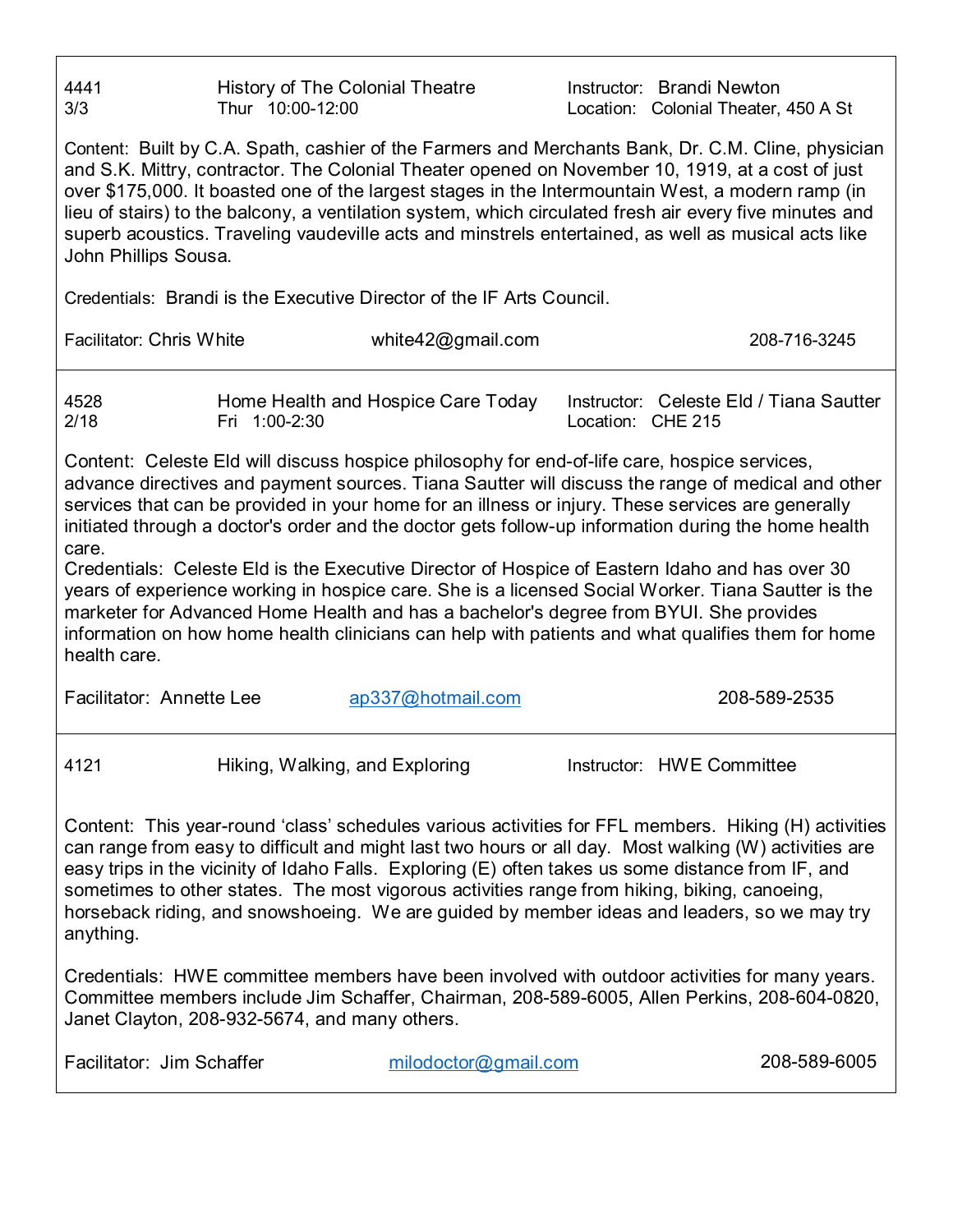| 3/18                                                                                                                                                                                                                                                                                                                                                                                                                                                                                                                                                                    | I Don't Want to Go<br>Fri 10:00-11:30                     |                                                                                                                                                                                                    | Location: TAB 200 | Instructor: Vicki Bailey                                                                                                                                                                                  |
|-------------------------------------------------------------------------------------------------------------------------------------------------------------------------------------------------------------------------------------------------------------------------------------------------------------------------------------------------------------------------------------------------------------------------------------------------------------------------------------------------------------------------------------------------------------------------|-----------------------------------------------------------|----------------------------------------------------------------------------------------------------------------------------------------------------------------------------------------------------|-------------------|-----------------------------------------------------------------------------------------------------------------------------------------------------------------------------------------------------------|
|                                                                                                                                                                                                                                                                                                                                                                                                                                                                                                                                                                         |                                                           | Content: The Oregon Trail journey from the perspective of a wife whose husband has "Oregon<br>Fever". It will cover the trials and tribulations the women encountered on the Oregon Trail.         |                   |                                                                                                                                                                                                           |
|                                                                                                                                                                                                                                                                                                                                                                                                                                                                                                                                                                         | Chapter of the Sons of the Revolution.                    | times, Teacher of the year from Ricks College, and history teacher of the year from the Idaho                                                                                                      |                   | Credentials: Vicki graduated from Rick's College, and BYU, majoring in history. She taught for 30<br>years in Bonneville School District 93, receiving Idaho Regional History Teacher of the year several |
| Facilitator: Margaret Kennelly                                                                                                                                                                                                                                                                                                                                                                                                                                                                                                                                          |                                                           | margaret kennelly@yahoo.com                                                                                                                                                                        |                   | 208-524-4930                                                                                                                                                                                              |
| 4529<br>4/22                                                                                                                                                                                                                                                                                                                                                                                                                                                                                                                                                            | Fri 1:00-3:00                                             | Idaho Falls Zoo, Behind the Scene                                                                                                                                                                  |                   | Instructor: Dave Pennock Fee: \$8<br>Location: IF Zoo, Merek Ed. Center                                                                                                                                   |
| Content: With more than 300 individual animals representing 130 species from around the globe,<br>the Idaho Falls Zoo is known as the "best little zoo in the west." It is the first zoo in Idaho to be<br>accredited by the Association of Zoos and Aquariums. Executive Director David Pennock and his<br>staff will take us behind the scenes, talking about the different activities and skills necessary in<br>running the Idaho Falls Zoo.<br>NOTE: There is an FFL special admission fee of \$8, unless you are a member of the Zoo Friends.<br><b>Limit: 25</b> |                                                           |                                                                                                                                                                                                    |                   |                                                                                                                                                                                                           |
|                                                                                                                                                                                                                                                                                                                                                                                                                                                                                                                                                                         |                                                           | Credentials: Dave Pennock is the Executive Director of the Idaho Falls Zoo.                                                                                                                        |                   |                                                                                                                                                                                                           |
| Facilitator: Chris White                                                                                                                                                                                                                                                                                                                                                                                                                                                                                                                                                |                                                           | white42@gmail.com                                                                                                                                                                                  |                   | 208-716-3245                                                                                                                                                                                              |
|                                                                                                                                                                                                                                                                                                                                                                                                                                                                                                                                                                         |                                                           |                                                                                                                                                                                                    |                   |                                                                                                                                                                                                           |
| 4419<br>2/25                                                                                                                                                                                                                                                                                                                                                                                                                                                                                                                                                            | <b>Idaho Falls Tokai Sister Cities</b><br>Fri 10:00-11:30 |                                                                                                                                                                                                    | Location: CHE 215 | Instructor: Cindy Ozaki                                                                                                                                                                                   |
| Falls would visit Tokai.                                                                                                                                                                                                                                                                                                                                                                                                                                                                                                                                                |                                                           | Content: 1981 Idaho Falls and Tokai (Japan) formed a Sister Cities partnership to exchange<br>fellowship and friendship between the two cities. Sister Cities of Idaho Falls is a non-profit, tax- |                   | exempt corporation dedicated to educational and cultural exchanges. It was agreed that in even<br>years a delegation from Tokai would come to Idaho Falls, and in odd years a delegation from Idaho       |
|                                                                                                                                                                                                                                                                                                                                                                                                                                                                                                                                                                         |                                                           | Credentials: Cindy Ozaki is the president of Sister Cities.                                                                                                                                        |                   |                                                                                                                                                                                                           |
| Facilitator: Chris White                                                                                                                                                                                                                                                                                                                                                                                                                                                                                                                                                |                                                           | white $42@$ gmail.com                                                                                                                                                                              |                   | 208-716-3245                                                                                                                                                                                              |
| 4530<br>4/15                                                                                                                                                                                                                                                                                                                                                                                                                                                                                                                                                            | Idaho Falls Magazine and More!<br>Fri 10:00-11:30         |                                                                                                                                                                                                    | Location: CHE 215 | Instructor: Chris Sheetz                                                                                                                                                                                  |
| knowledge.                                                                                                                                                                                                                                                                                                                                                                                                                                                                                                                                                              |                                                           | and magazines about Idaho. Chris brings the publishing business to life with her wit and local                                                                                                     |                   | Content: Harris Publishing Inc. is a local business that prints an astounding number of pamphlets                                                                                                         |
|                                                                                                                                                                                                                                                                                                                                                                                                                                                                                                                                                                         |                                                           | Credentials: Chris Sheetz is the general manager of Harris Publishing Inc.                                                                                                                         |                   |                                                                                                                                                                                                           |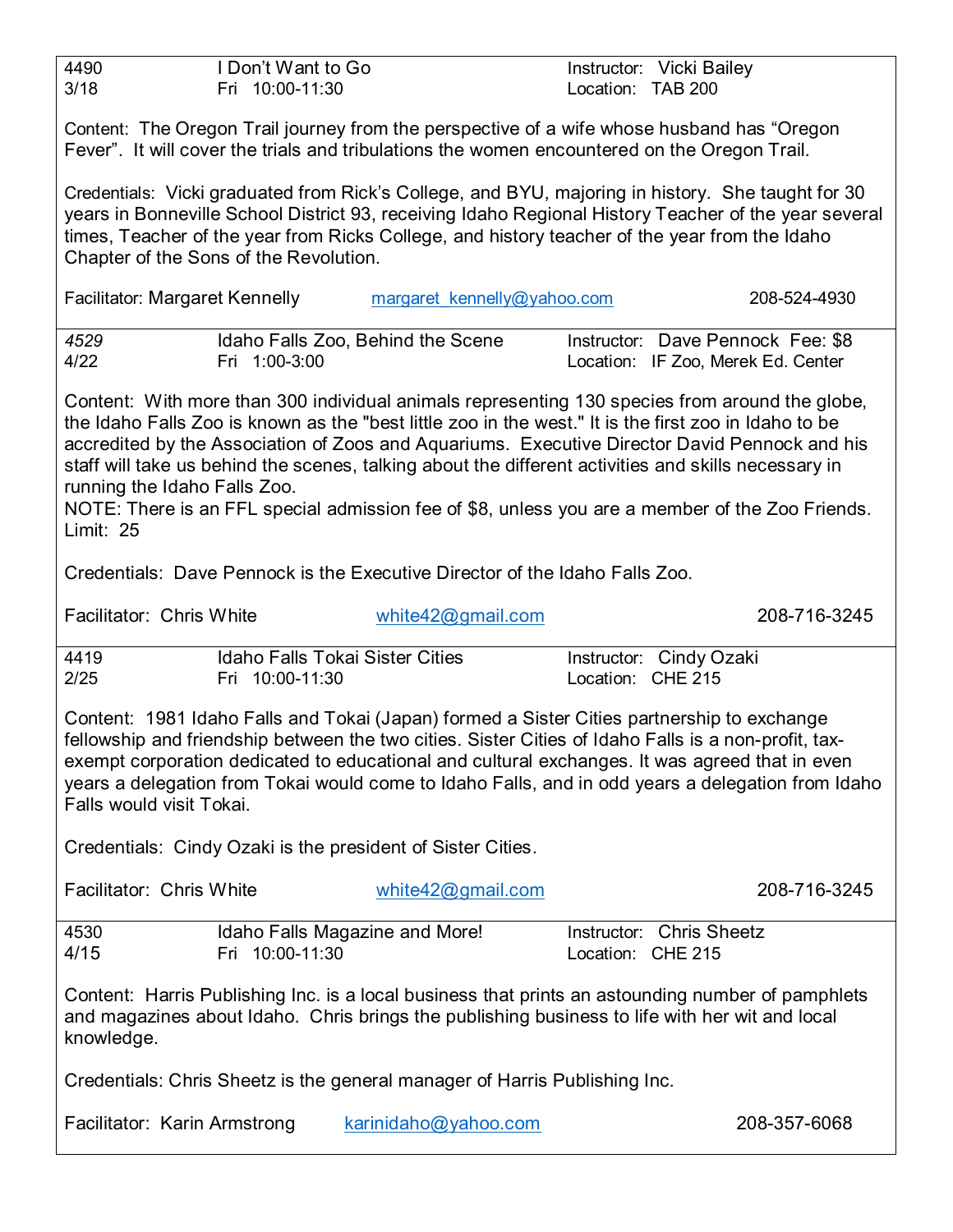Across 218 Line Dancing Contract Contract Contract Contract Contract Contract Contract Contract Contract Contract Contract Contract Contract Contract Contract Contract Contract Contract Contract Contract Contract Contract 2/4-6/3 Fri 10:00-11:00 Location: Elk's Lodge, 640 Elva St

. Content: Join us for a low impact form of exercise as we learn dances to all types of music from decades past to current day. All that is required is a comfortable pair of shoes and a desire to get moving.

Credentials: All instructors have histories of teaching dance and have taught this class for several years.

Facilitator: Debbie Scheerer [debscheerer@yahoo.com](mailto:debscheerer@yahoo.com) 208-881-6031

3/10,17,24,31 Thur 10:00-11:30 Location: ZOOM

4532 Meditation: Tools for a Mindful Life Instructor: Tony & Paula Seikel

Content: Mindfulness practices provide powerful tools for learning to live in the present moment, to be resilient in the face of crises, and to develop compassion and joy. This course provides an introduction to mindfulness as well as experience using numerous meditation tools. Limit: 30

Credentials: Tony and Paula Seikel retired from ISU and continue to teach mindfulness classes at ISU and in the community. Tony was a professor in Communication Sciences at WSU and ISU, and Paula is a clinical psychologist working at WSU and ISU in the counseling centers. Both graduated from a two-year certification program in teaching mindfulness meditation in February, 2021.

|              | Facilitator: Margaret Kennelly                   | margaret kennelly@yahoo.com                                                                                                                                                                    | 208-524-4930               |
|--------------|--------------------------------------------------|------------------------------------------------------------------------------------------------------------------------------------------------------------------------------------------------|----------------------------|
| 4409<br>5/11 | <b>Miles Willard Facility</b><br>Wed 10:00-12:00 | Location: 655 W Sunnyside Rd                                                                                                                                                                   | Instructor: Nathan Bronson |
|              | 50-year history of world-wide innovations.       | Content: Miles Willard Technologies is a snack food and food processing research company with a                                                                                                |                            |
|              | are in stores throughout the world.              | Credentials: Nathan Bronson has over 20 years of research experience in the fields including<br>genetic engineering, embryo transfer, nuclear waste processing, and food science. His products | 000 FOI IOOO               |

Facilitator: Margaret Kennelly margaret kennelly@yahoo.com 208-524-4930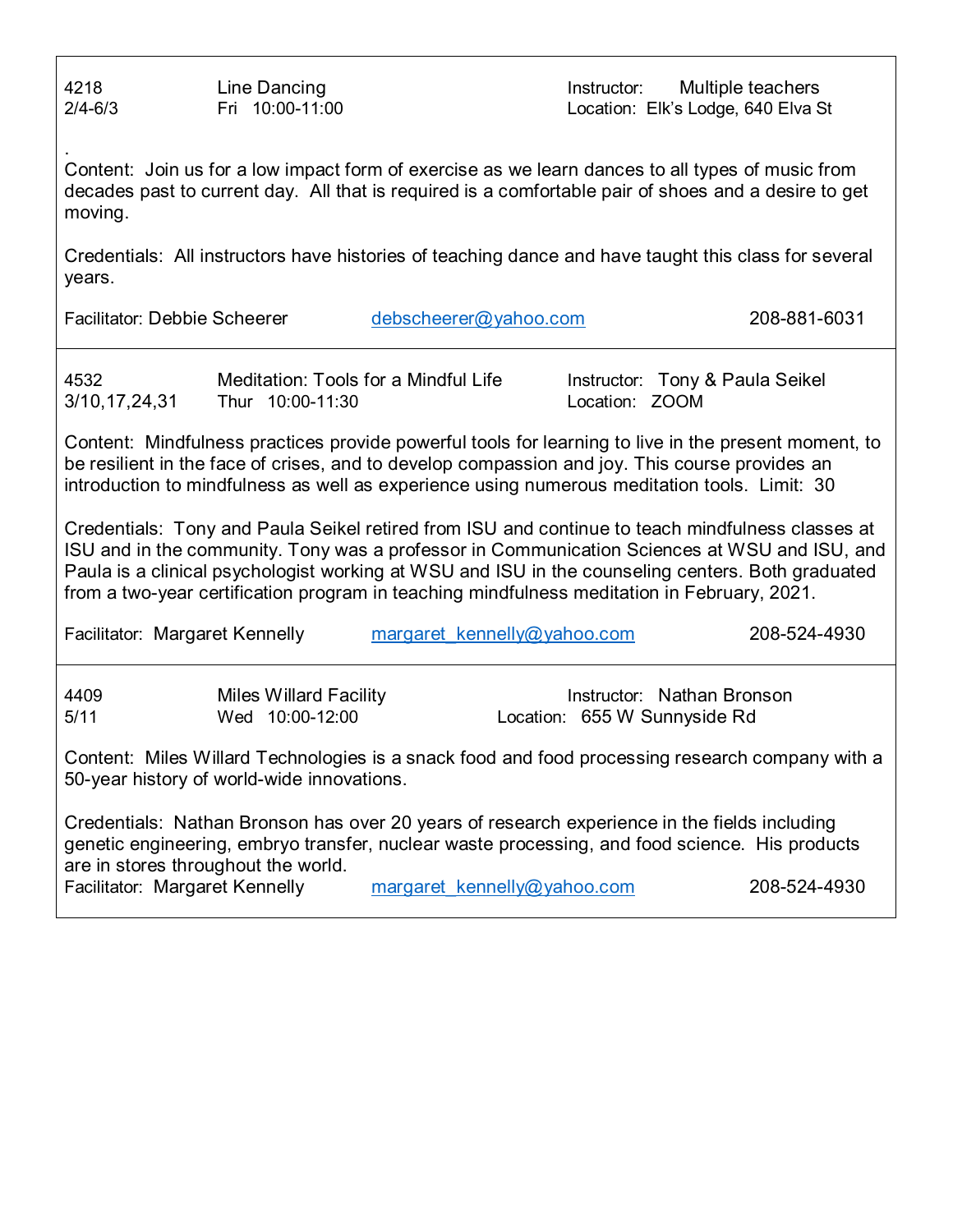4533 Museum of Idaho - Genghis Khan Instructor: : Museum staff, Jeff Carr 2/9 Wed 1:00-2:30 Fee: \$8.00 Location: 200 N Eastern Ave

Content: The exhibit is "Genghis Khan: Culture and Conquest" and runs January 22 -- September 5, 2022 so you don't want to miss out. "Washington Post historians called Genghis Khan the single most influential person of the last millennium -– both for his bloody conquest of history's largest land empire, as well as the lasting cultural and scientific advances he spread. MOI invites you to view 13th-century swords and jewelry, step into domestic yurt life, and enjoy daily live performances of traditional Mongolian music." Limit: 25

Bonus exhibit is artwork of the late Roy Reynolds, an Idaho Falls artist. Admission is free for members of the Museum. (If you are a member of the museum, your admittance is free.) Credentials: The Museum of Idaho is one of the most highly rated museums of its size in the United States. The staff is superb and has given us excellent tours in the past.

| Facilitator: David Johnson                                                                                                                                                                                                                                                                                                                                                                                                                                                                                                                                               |                                                | davjohns 01@hotmail.com                                                                         |                                  | 719-235-3943                                                                                   |  |
|--------------------------------------------------------------------------------------------------------------------------------------------------------------------------------------------------------------------------------------------------------------------------------------------------------------------------------------------------------------------------------------------------------------------------------------------------------------------------------------------------------------------------------------------------------------------------|------------------------------------------------|-------------------------------------------------------------------------------------------------|----------------------------------|------------------------------------------------------------------------------------------------|--|
| 4503<br>$4/14 - 5/26$                                                                                                                                                                                                                                                                                                                                                                                                                                                                                                                                                    | <b>Pickleball Practice</b><br>Thur 10:00-11:30 |                                                                                                 |                                  | Instructor: Mark Van Sickle<br>Location: Lincoln Park Pickleball<br>Complex, 2280 Lincoln Road |  |
| Content: Pickleball is a fun sport that combines many elements of tennis, badminton and ping-<br>pong.<br>Pickleball is played on a badminton-sized court and a slightly modified tennis net using a paddle<br>and a plastic ball with holes. It can be enjoyed by all ages and skill levels. Pickleball is fun, social<br>and friendly. The rules are simple and the game is easy for beginners to learn, but can develop into<br>a quick, fast-paced, competitive game for experienced players. Come and join us to help one<br>another improve our pickleball skills. |                                                |                                                                                                 |                                  |                                                                                                |  |
|                                                                                                                                                                                                                                                                                                                                                                                                                                                                                                                                                                          |                                                | Credentials: Mark has enjoyed playing pickleball for several years.                             |                                  |                                                                                                |  |
| <b>Facilitator: Mark Van Sickle</b>                                                                                                                                                                                                                                                                                                                                                                                                                                                                                                                                      |                                                | scubamarkvs@cableone.net                                                                        |                                  | 208-757-8687                                                                                   |  |
| 4188<br>4/14                                                                                                                                                                                                                                                                                                                                                                                                                                                                                                                                                             | <b>Reader's Round Table</b><br>Thur 1:00-2:30  |                                                                                                 | Instructor:<br>Location: CHE 305 | <b>Sidney Hoopes</b>                                                                           |  |
| Content: Come share your recent reads and get ideas for your book list. Each member of the class<br>should come prepared to make recommendations. If you have any books you want to give away,<br>bring no more than three. Limit: 15                                                                                                                                                                                                                                                                                                                                    |                                                |                                                                                                 |                                  |                                                                                                |  |
| sessions in the past.                                                                                                                                                                                                                                                                                                                                                                                                                                                                                                                                                    |                                                | Credentials: Sidney said, "I can read and I do a lot of it." Sidney has conducted many of these |                                  |                                                                                                |  |
| <b>Facilitator: Sidney Hoopes</b>                                                                                                                                                                                                                                                                                                                                                                                                                                                                                                                                        |                                                | sidneyhoopes456@gmail.com                                                                       |                                  | 208-524-1280                                                                                   |  |
|                                                                                                                                                                                                                                                                                                                                                                                                                                                                                                                                                                          |                                                |                                                                                                 |                                  |                                                                                                |  |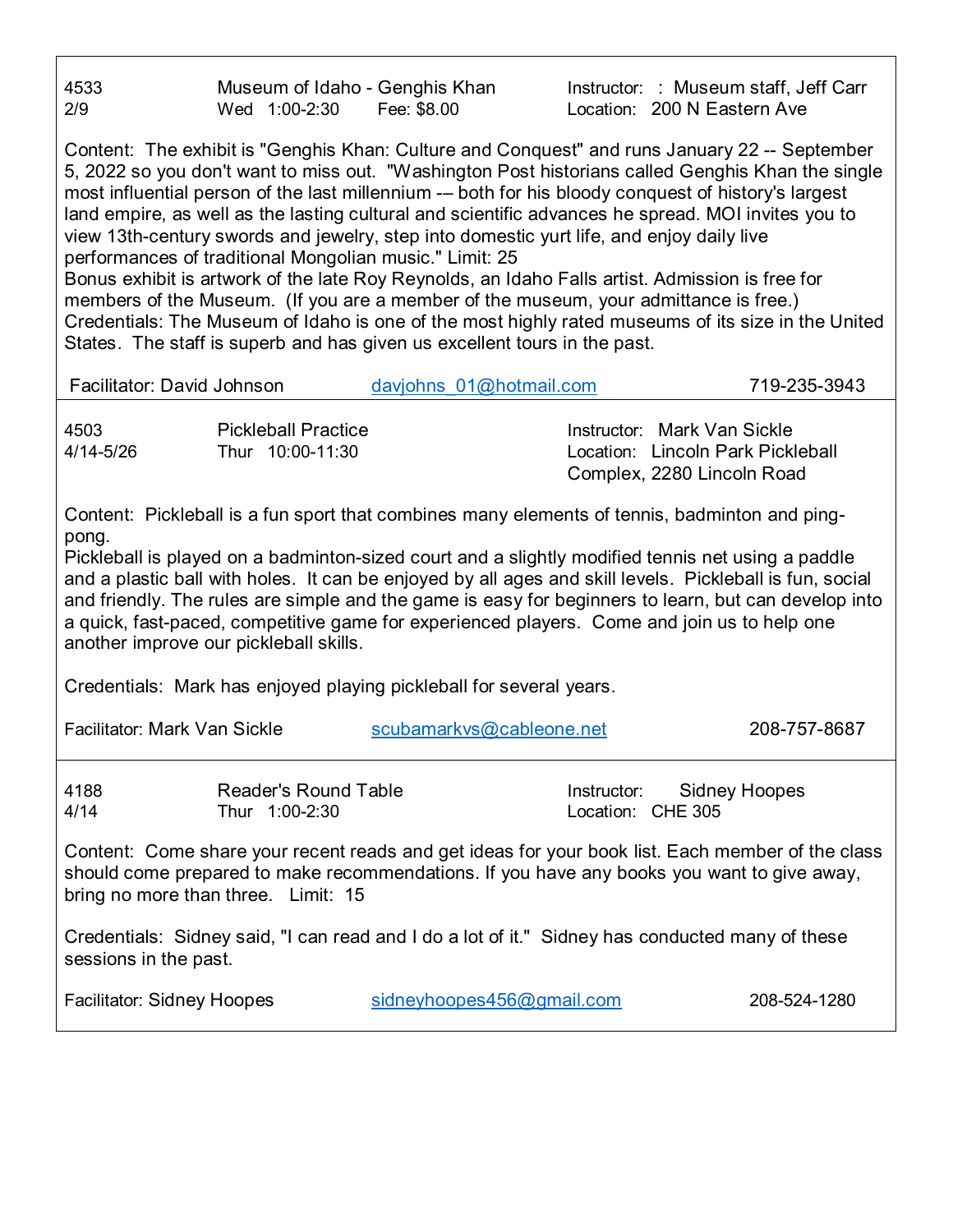| 4228<br>3/2, 3/16              | Science Wednesday<br>Wed 3:00- completion               |                                                                                                                                                                                                                                                                                                                                                                             | Instructor: Daum/Hubbell<br>Location: ZOOM          |              |
|--------------------------------|---------------------------------------------------------|-----------------------------------------------------------------------------------------------------------------------------------------------------------------------------------------------------------------------------------------------------------------------------------------------------------------------------------------------------------------------------|-----------------------------------------------------|--------------|
|                                |                                                         | Content: Free flowing discussions of science topics to be announced later. Names of, and<br>information about, science topics to be provided before each class. Additional classes may be<br>organized if there is interest and volunteers to lead the discussions.                                                                                                         |                                                     |              |
| Wednesday.                     |                                                         | Credentials: Keith and Joel are retired scientists and have led several past semesters of Science                                                                                                                                                                                                                                                                           |                                                     |              |
| <b>Facilitator: Steve Piet</b> |                                                         | pietsteven@hotmail.com                                                                                                                                                                                                                                                                                                                                                      |                                                     | 208-521-0627 |
| 4534<br>2/3                    | Self Defense, How to Identify Threats<br>Thur 1:00-2:30 |                                                                                                                                                                                                                                                                                                                                                                             | Robert Wylie<br>Instructor:<br>Location: CHE 213    |              |
|                                |                                                         | Content: Learning how to identify personal threats and how to avoid them is important for all of us.<br>In this class you will learn where to look and what to look for to identify possible threats and deal<br>with them. See www.dppdefense.com for more information about this subject.                                                                                 |                                                     |              |
| Wyoming.                       |                                                         | Credentials: Robert is the author of the book "Defense Against Frogs, Dogs and Humans and<br>Everything in Between." He teaches self-defense classes throughout Idaho, Utah, Montana and                                                                                                                                                                                    |                                                     |              |
| Facilitator: Jacqueline Potter |                                                         | jenkkins@hotmail.com                                                                                                                                                                                                                                                                                                                                                        |                                                     | 208-201-7334 |
| 4535<br>2/16                   | Senior Center and Meals on Wheels<br>Wed 1:00-2:30      |                                                                                                                                                                                                                                                                                                                                                                             | Instructor:<br>Location: CHE 213                    | Sarah Ryner  |
| Senior Residents.              |                                                         | Content: The IF Senior Center is home to lots of wonderful activities for our community. One very<br>beneficial service to IF is Meals on Wheels. Come and hear how the center takes care of our                                                                                                                                                                            |                                                     |              |
|                                |                                                         | Credentials: Sarah Ryner is the new Executive Director of the IF Senior Center.                                                                                                                                                                                                                                                                                             |                                                     |              |
| Facilitator: Karin Armstrong   |                                                         | karinidaho@yahoo.com                                                                                                                                                                                                                                                                                                                                                        |                                                     | 208-357-6068 |
| 4536<br>5/10                   | <b>Sidewalk Mosaic</b><br>Tue 1:00-2:30                 |                                                                                                                                                                                                                                                                                                                                                                             | <b>Instructor: Sandra Birk</b><br>Location: CHE 215 |              |
|                                |                                                         | Content: Learn how to make a mosaic pattern in your sidewalk or patio. You can do this! You don't<br>have to be an artist and you don't need to call the concrete truck. You might have to buy a trowel at<br>Lowes or Home Depot if you can't borrow one and you will need to visit your local gravel yard or<br>abandoned tiles from a previous project. You can do this! |                                                     |              |
|                                |                                                         | Credentials: Sandra had made one last year and will show how in pictures.                                                                                                                                                                                                                                                                                                   |                                                     |              |
| Facilitator: Steve Piet        |                                                         | pietsteven@hotmail.com                                                                                                                                                                                                                                                                                                                                                      |                                                     | 208-521-0627 |
|                                |                                                         |                                                                                                                                                                                                                                                                                                                                                                             |                                                     |              |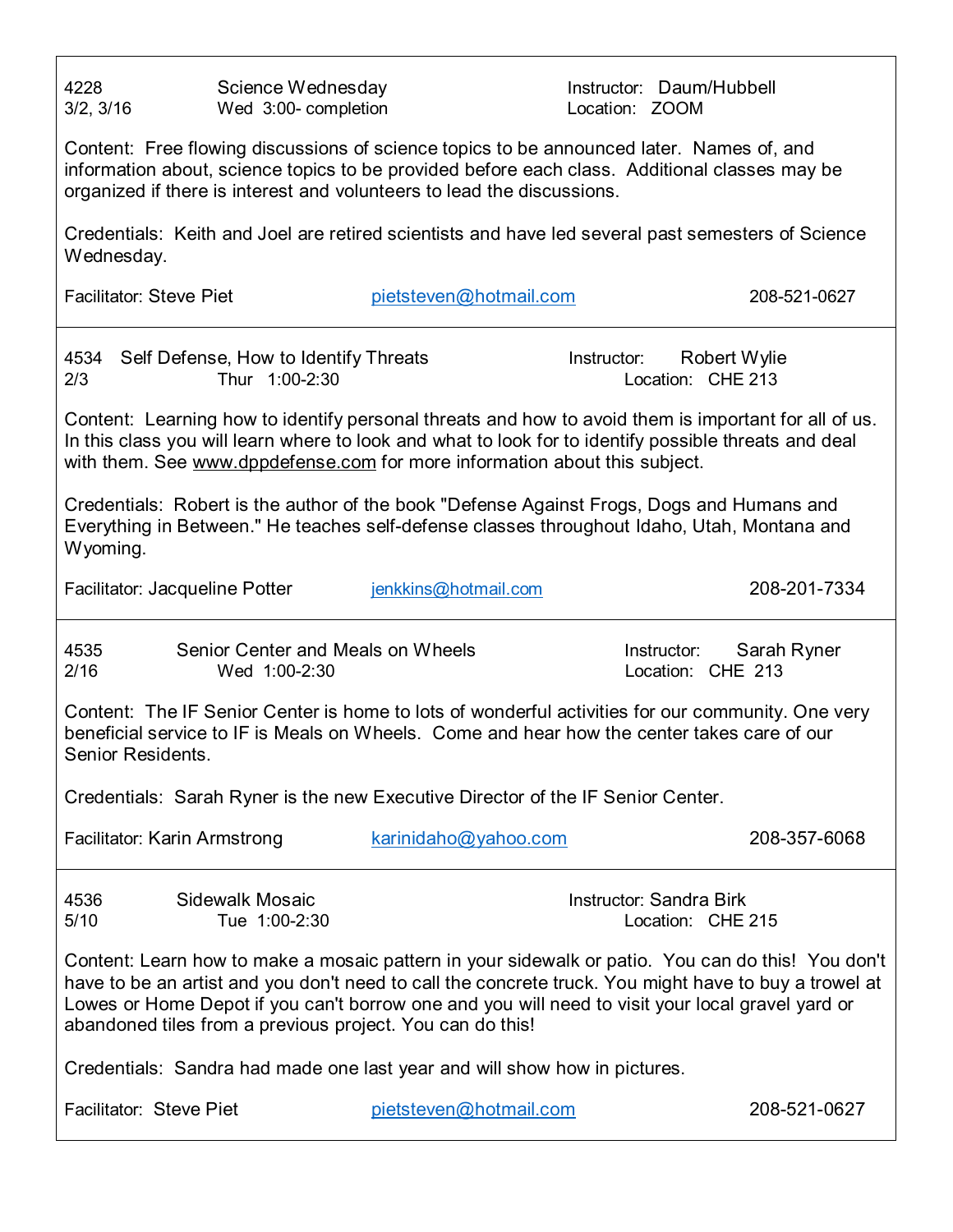4231 **Singing for Fun Instructor: Donna J. Park** 2/2-6/1 Wed 11:00-12:00 Location: 4051 Cambria Dr

Content: Do you sing in the shower? Sing along with the radio in the car? Just burst into song because it feels good? Then you're the perfect person for this class. Whether you're a novice singer or a practiced professional, we have fun just gathering around the piano and singing songs from the 50s (sometimes even older) to the newer songs, letting the music bring back old memories and make new ones. Limit: 15

Credentials: Donna is not only a director, but an accompanist, an arranger, and a composer who has been immersed in music for more years than she's willing to admit, performing on stage in musicals, and performing and directing choirs for over 10 years. She's been blessed with the ability to play by ear, transpose at the piano, and compose arrangements to fit the mature voices.

Facilitator: Gail Fielding example and [gailsplce76@ridgemail.com](mailto:gailsplce76@ridgemail.com) 208-970-7103

4299 Spring Social \* Potluck\* Instructor: FFL Board of Directors 4/26 Tue 1:00 pm Location: 455 W Sunnyside Rd First Evangelical Lutheran Church

Content: Come and join us for a potluck Spring Social Lunch. Do you remember when we had our last Spring Social in 2019? We would like to start it up again. Facilitators will have class displays and we will enjoy the year in review. Bring food to share. Plates, drinks, and utensils will be provided. We might even have a talent show.

Credentials: FFL has offered spring socials for many years but this is our first pot luck. It should be fun.

Facilitator: Vicky Van Sickle victorialynnys@hotmail.com 208-589-6055

| 4537 | The Ugly Face of Prejudice | Instructor: Patrick Toussaint |
|------|----------------------------|-------------------------------|
| 4/13 | Tue 10:00-11:30            | Location: TAB 200             |

Content: In this class you will learn about prejudice from one who has experienced it first-hand. You will discover what it really is, how to recognize it in yourself and others and how you can be part of the solution to this global epidemic.

Credentials: Patrick spent most of his youth in Florida where he learned how to survive the prejudices heaped against black people. Being in Southeast Idaho, he sees himself as a trailblazer for black people.

Facilitator: Eileen Perkins [eileenperkins404@gmail.com](mailto:eileenperkins404@gmail.com) 208-520-7483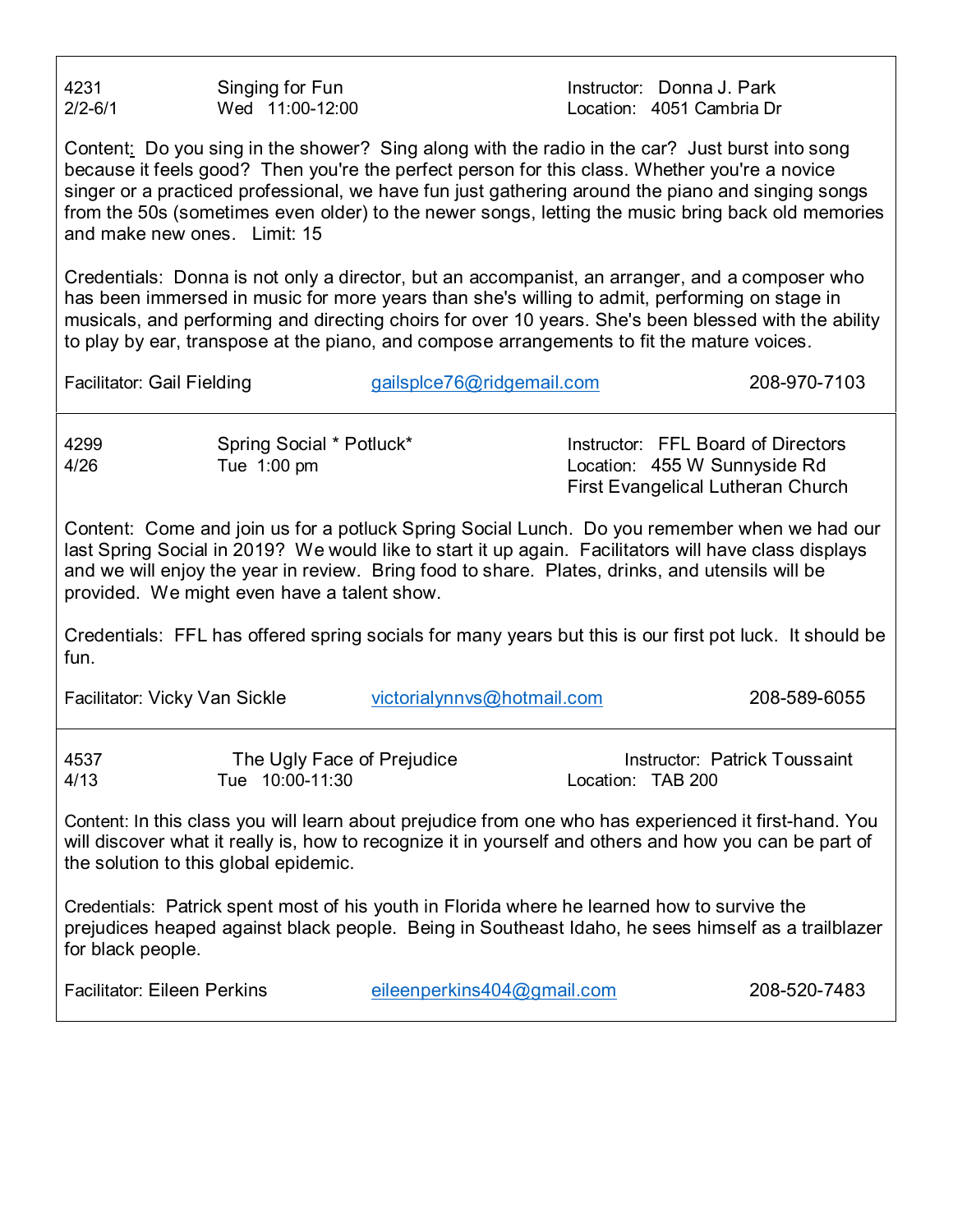| 4510<br>Wed 1:00-2:30<br>4/20                                                                                                                                                                                                                                                                                                                                                                                                                                                                                                                                                                                                                                                                                                                                                                             | Things to do When I'm Dead            | Instructor: Brian McBride<br>Location: CHE 213 |                                          |  |  |  |  |
|-----------------------------------------------------------------------------------------------------------------------------------------------------------------------------------------------------------------------------------------------------------------------------------------------------------------------------------------------------------------------------------------------------------------------------------------------------------------------------------------------------------------------------------------------------------------------------------------------------------------------------------------------------------------------------------------------------------------------------------------------------------------------------------------------------------|---------------------------------------|------------------------------------------------|------------------------------------------|--|--|--|--|
| Content: None of us can escape the inevitable, death will come to each of us; are we ready? Each<br>of us when we die leave behind a life that must be closed. A funeral must be planned, bank<br>accounts must be closed, pets cared for and the final bills paid. Brian will present insightful<br>information on the process of before, during, and after.                                                                                                                                                                                                                                                                                                                                                                                                                                             |                                       |                                                |                                          |  |  |  |  |
| Credentials: Brian McBride is currently working at Wood Funeral Home as a funeral director. He<br>has been working there since 2005. He attended Pittsburgh Institute of Mortuary Science in 2007,<br>where he received his degree. He is currently serving on the Idaho State Board of Morticians.                                                                                                                                                                                                                                                                                                                                                                                                                                                                                                       |                                       |                                                |                                          |  |  |  |  |
| <b>Facilitator: Kathie Hendrix</b>                                                                                                                                                                                                                                                                                                                                                                                                                                                                                                                                                                                                                                                                                                                                                                        | chatiek06@gmail.com                   |                                                | 208-589-4352                             |  |  |  |  |
| 4512<br>Tour the Aquarium                                                                                                                                                                                                                                                                                                                                                                                                                                                                                                                                                                                                                                                                                                                                                                                 |                                       |                                                | Instructor: Aquarium Staff Fee: \$8.     |  |  |  |  |
| 5/20<br>Fri 9:00-11:00                                                                                                                                                                                                                                                                                                                                                                                                                                                                                                                                                                                                                                                                                                                                                                                    |                                       |                                                | Location: 570 Anderson St., IF           |  |  |  |  |
| Content: Participants will tour the Aquarium and visit feeding stations where they will feed some of<br>the animals. The remaining time will be spent observing and learning about all of the animals<br>housed at the aquarium. Limit: 40                                                                                                                                                                                                                                                                                                                                                                                                                                                                                                                                                                |                                       |                                                |                                          |  |  |  |  |
| Credentials: Trained Aquarium staff<br>Facilitator: Margaret Kennelly                                                                                                                                                                                                                                                                                                                                                                                                                                                                                                                                                                                                                                                                                                                                     | margaret kennelly@yahoo.com           |                                                | 208-524-4930                             |  |  |  |  |
| <b>Travelling with Road Scholar</b><br>4538<br>4/6<br>Wed 1:00-2:30                                                                                                                                                                                                                                                                                                                                                                                                                                                                                                                                                                                                                                                                                                                                       |                                       | Instructor:<br>Location: ZOOM                  | Bob Maynard, Road Scholar                |  |  |  |  |
| Content: "Road Scholar is a university of the world inspiring adults to learn, discover, and travel."<br>This introduction to Road Scholar (previously Elder Hostel) will discuss the history, how it works,<br>and popular programs. ("My favorites included a Monastery stay in Jerome, ID., Costa Rica, Mainak<br>Island, Canadian Rockies, Sedona at Christmas, and volunteering at Camp Make-a-wish. C.<br>Sargent). You can expect expert instructors and field leaders, interesting places, and great<br>organization of programs.                                                                                                                                                                                                                                                                 |                                       |                                                |                                          |  |  |  |  |
| Credentials: Road Scholar Ambassador.                                                                                                                                                                                                                                                                                                                                                                                                                                                                                                                                                                                                                                                                                                                                                                     |                                       |                                                |                                          |  |  |  |  |
| Facilitator: Colleen Sargent                                                                                                                                                                                                                                                                                                                                                                                                                                                                                                                                                                                                                                                                                                                                                                              | sarg1942@gmail.com                    |                                                | 208-522-3134                             |  |  |  |  |
| 4539<br>5/18<br>Wed 1:00-2:30                                                                                                                                                                                                                                                                                                                                                                                                                                                                                                                                                                                                                                                                                                                                                                             | Truth and Complexity in Idaho History | Location: TAB 200                              | Instructor: Chloe Doucette, Carrie Athay |  |  |  |  |
| Content: The truth of history is complicated, and every story has more than one side. In this<br>course, members of the Museum of Idaho's "Experience Team" discuss their creation of "A<br>Complex State" -- a gallery exploring thorny issues in Idaho's past and present. The team will<br>discuss difficulties faced by modern historians and museums, and they'll share their approach to<br>exploring inconvenient truths without alienating audiences.<br>Credentials: Chole Doucette is the Sr. Director for Programs and Engagement at the Museum of<br>Idaho, Carrie Athay is the Director of Curation and Collections, and Rod Hansen is the Director of<br>Exhibitions. They have a combined 20+ years of designing exhibits and working as public historians<br>through the Museum of Idaho. |                                       |                                                |                                          |  |  |  |  |
| Facilitator: Jeff Carr/Margaret Kennelly                                                                                                                                                                                                                                                                                                                                                                                                                                                                                                                                                                                                                                                                                                                                                                  | pr@museumofidaho.org                  |                                                | 208-522-1400                             |  |  |  |  |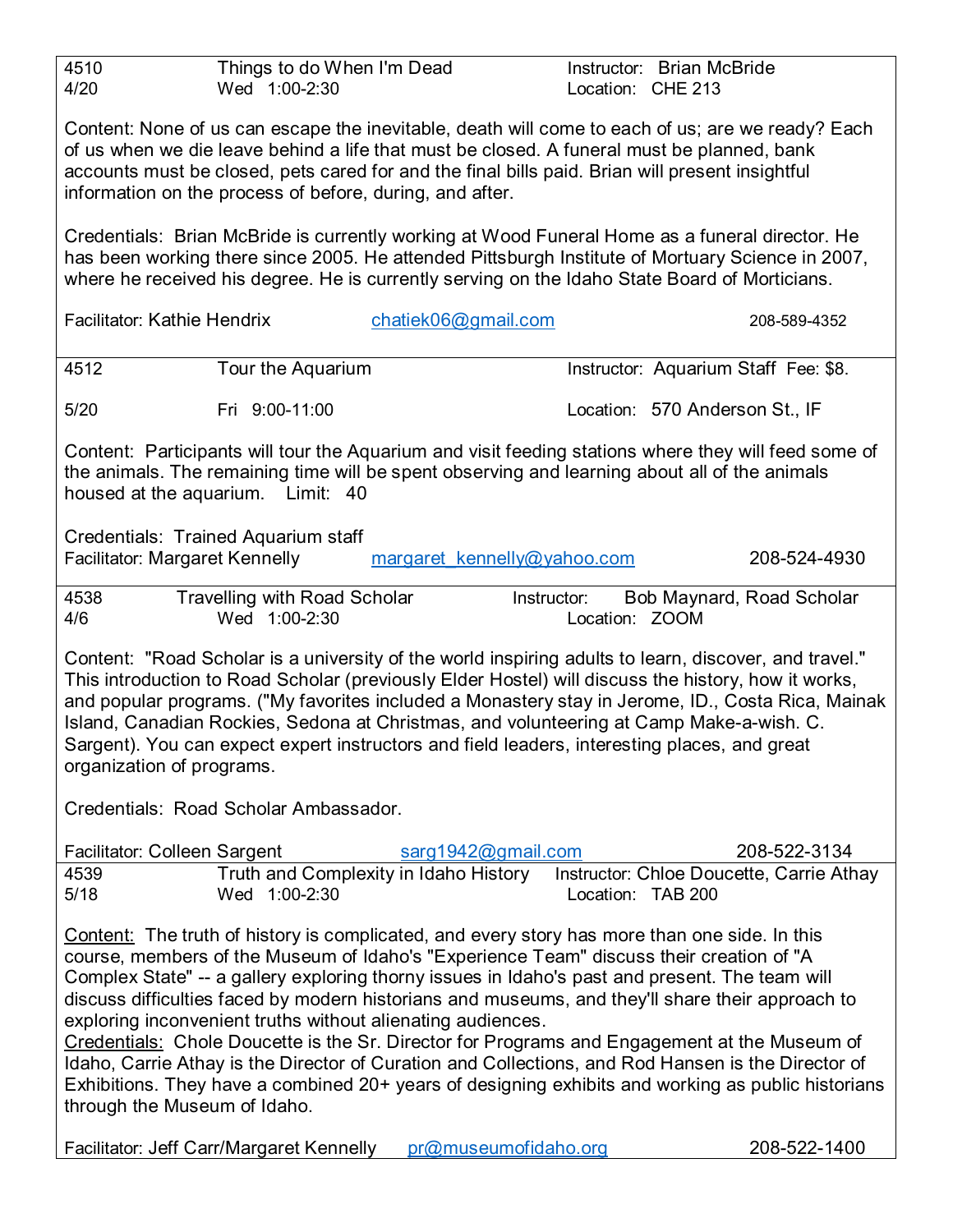| 4540<br>3/15,22,29                                                                                                                                                                                                                                                                                                                                                                                                                                                    | <b>Understanding Personalities</b><br>Tue 1:30-3:00 |                                                                                                                                                                                       | Instructor:<br>Location: CHE 213 | Dr. Nancy Frank                                                                                                                                                                                                                                                                                                                                                                                                                                                 |  |  |
|-----------------------------------------------------------------------------------------------------------------------------------------------------------------------------------------------------------------------------------------------------------------------------------------------------------------------------------------------------------------------------------------------------------------------------------------------------------------------|-----------------------------------------------------|---------------------------------------------------------------------------------------------------------------------------------------------------------------------------------------|----------------------------------|-----------------------------------------------------------------------------------------------------------------------------------------------------------------------------------------------------------------------------------------------------------------------------------------------------------------------------------------------------------------------------------------------------------------------------------------------------------------|--|--|
| Content: During this three-session course, we will delve into personalities and how competing traits<br>influence our interactions with others. Have these traits determined how successful we have been<br>or will be in our lives? Do traits change with differing environments, circumstances, or aging? TO<br>GET THE MOST FROM THIS COURSE YOUR ATTENDANCE AT ALL THREE CLASSES IS<br>ADVANTAGEOUS.                                                              |                                                     |                                                                                                                                                                                       |                                  |                                                                                                                                                                                                                                                                                                                                                                                                                                                                 |  |  |
| <b>Middle Eastern Students</b>                                                                                                                                                                                                                                                                                                                                                                                                                                        |                                                     | State, 20 yrs. Empire State College, SUNYMBA Program, Faculty MBA Program with Anadolu<br>University-Istanbul Turkey, Faculty Cyprus International Residency Program for Lebanese and |                                  | Credentials: Dr. Nancy Frank: PhD Organizational Studies State University of New York at Albany                                                                                                                                                                                                                                                                                                                                                                 |  |  |
| Facilitator: Colleen Sargent                                                                                                                                                                                                                                                                                                                                                                                                                                          |                                                     | sarg1942@gmail.com                                                                                                                                                                    |                                  | 208-523-3134                                                                                                                                                                                                                                                                                                                                                                                                                                                    |  |  |
| 4541<br>3/2                                                                                                                                                                                                                                                                                                                                                                                                                                                           | Wed 1:00-2:30                                       | Whitewater Rafting on the Salmon River                                                                                                                                                | Location: CHE 218                | Instructor: David Johnson                                                                                                                                                                                                                                                                                                                                                                                                                                       |  |  |
| Content: In July 2021 Dave had the opportunity to raft the Salmon River with a private (as opposed<br>to guided) group. Twelve days and almost 200 miles on the rivers. Beautiful scenery, wildlife, white<br>knuckle rapids, long stretches of calm water, beautiful starlit nights and lots of adventure. Come get<br>a small taste of the adventure and what it takes to raft one of the top five whitewater rivers in the<br>US.<br>Credentials: David was there. |                                                     |                                                                                                                                                                                       |                                  |                                                                                                                                                                                                                                                                                                                                                                                                                                                                 |  |  |
|                                                                                                                                                                                                                                                                                                                                                                                                                                                                       |                                                     |                                                                                                                                                                                       |                                  |                                                                                                                                                                                                                                                                                                                                                                                                                                                                 |  |  |
| Facilitator: David Johnson                                                                                                                                                                                                                                                                                                                                                                                                                                            |                                                     | davjohns 01@hotmail.com                                                                                                                                                               |                                  | 719-235-3943                                                                                                                                                                                                                                                                                                                                                                                                                                                    |  |  |
| 4387<br>$2/8 - 6/7$                                                                                                                                                                                                                                                                                                                                                                                                                                                   | <b>Zumba Gold</b><br>Tue 10:00-11:00                |                                                                                                                                                                                       | Instructor:                      | Teri Tyler<br>Location: Elk's Lodge, 640 Elva St                                                                                                                                                                                                                                                                                                                                                                                                                |  |  |
| enhancing coordination.<br>2005.                                                                                                                                                                                                                                                                                                                                                                                                                                      |                                                     | effectively improving overall health by increasing self-confidence, boosting metabolism, and                                                                                          |                                  | Content: Zumba Gold participants will be inspired to express themselves through movement while<br>Credentials: Teri received her Zumba Gold license in June of 2020 and has been teaching since                                                                                                                                                                                                                                                                 |  |  |
| Facilitator: Teresa Konishi                                                                                                                                                                                                                                                                                                                                                                                                                                           |                                                     | shalomtk@outlook.com                                                                                                                                                                  |                                  | 208-339-2645                                                                                                                                                                                                                                                                                                                                                                                                                                                    |  |  |
| 4242                                                                                                                                                                                                                                                                                                                                                                                                                                                                  | Wonderful Volunteer Opportunity                     |                                                                                                                                                                                       |                                  |                                                                                                                                                                                                                                                                                                                                                                                                                                                                 |  |  |
| support.                                                                                                                                                                                                                                                                                                                                                                                                                                                              |                                                     |                                                                                                                                                                                       |                                  | Friends For Learning operates totally by volunteers. As this organization has grown, the need for volunteers<br>has increased. We need volunteers in the following areas: Curriculum, Cultural Cuisine, Hiking, Walking &<br>Exploring, and helping Leadership. By signing up on the registration form, you will be sent an e-mail with the<br>volunteer form to fill out as to the areas in which you would like to volunteer. Thank you for your interest and |  |  |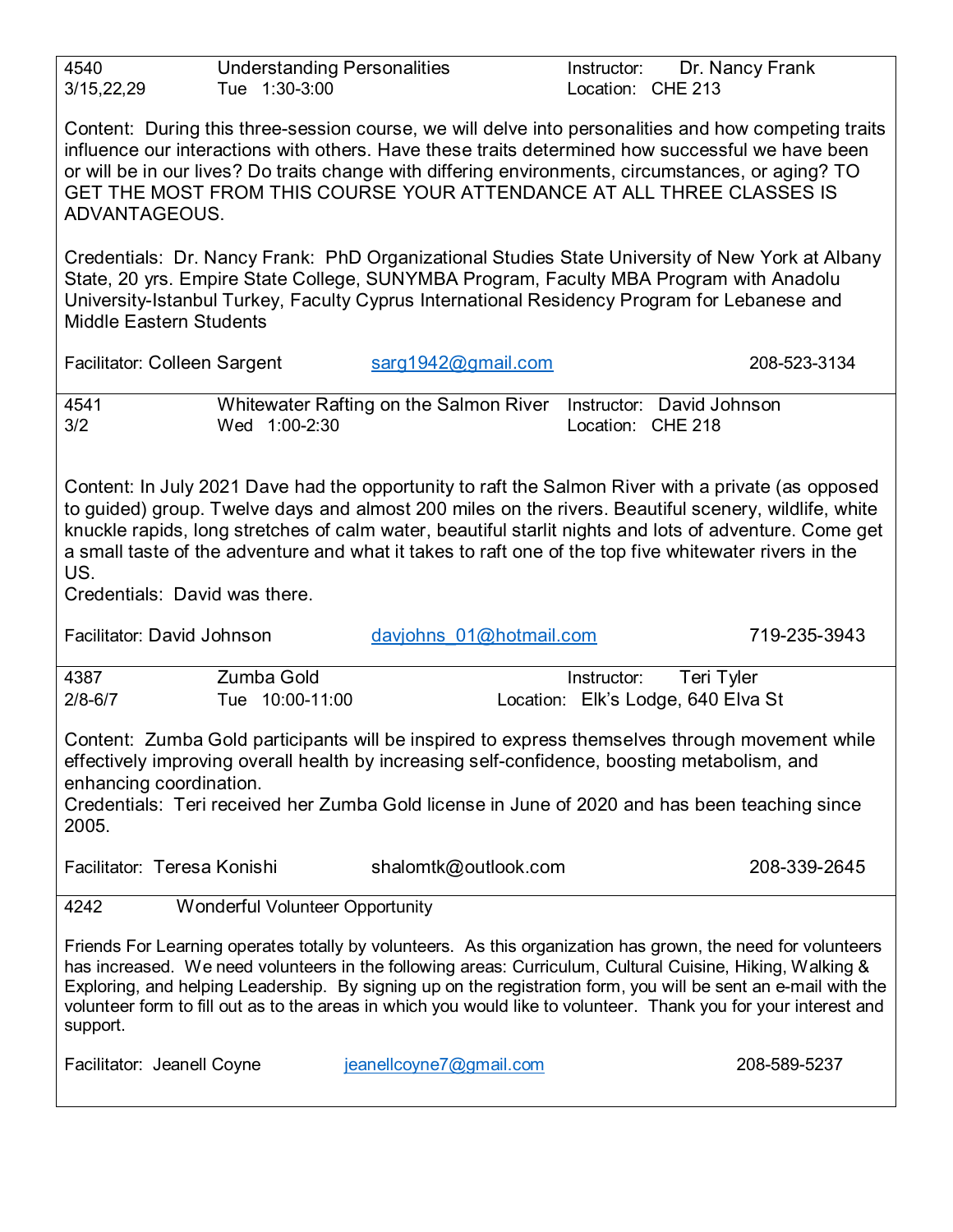## Friends For Learning Registration Form- Spring 2022

### Please keep a copy of this for your use

| Name |                                                                                                                                 |  |  |        |  |     | please print clearly |
|------|---------------------------------------------------------------------------------------------------------------------------------|--|--|--------|--|-----|----------------------|
|      | • FFL Member: List change in address, e-mail, or phone here<br>For New Members only: Please complete the following information: |  |  |        |  |     |                      |
|      | Address                                                                                                                         |  |  |        |  | ∕in |                      |
|      | Phone                                                                                                                           |  |  | E-mail |  |     |                      |

### How to Register:

- Complete the Registration form. Refer to the Course Catalog for details about each class.
- Membership Fee: \$20.00
- Check made out to ISU-FFL Please mark below if new to FFL and in need of a parking pass.
- Register online at: certain.isu.edu/ffl
- Mail-in Registration: Mail your Registration Class List and \$20.00fee to:

Continuing Education/Workforce Training-FFL 921 South 8<sup>th</sup> Ave. Stop 8380 Pocatello, ID 83209

#### Parking Passes:

You do not need a parking pass if you were a member last semester. Your current pass is good until the end of the Summer. Check the Parking pass blank if you were not a member last semester. You may be ticketed if you do not properly display your pass. Replacement parking passes can be purchased for \$5.00 from Kathie Hendrix at 208-589-4352.

| Ck. Course # | <b>Course Name</b>                 | Dates                 | Time                                              | Location       |  |  |
|--------------|------------------------------------|-----------------------|---------------------------------------------------|----------------|--|--|
| 4215         | Parking Pass                       |                       | Check only if you are a new member this semester. |                |  |  |
| 4516         | 1861- Why this War                 | 2/11                  | 10-11:30                                          | <b>TAB 200</b> |  |  |
| 4517         | A Musical Presentation             | 3/4                   | $1 - 3$                                           | <b>TAB 200</b> |  |  |
| 4348         | Advanced Spanish                   | $2/7 - 6/7$           | $10 - 11$                                         | <b>ZOOM</b>    |  |  |
| 4425         | Advanced Tai Chi                   | $2/1 - 6/7$           | $2 - 3$                                           | 410 W 16th     |  |  |
| 4518         | Ageism and Elderspeak              | 3/22,29               | $10 - 11$                                         | <b>CHE 306</b> |  |  |
| 4519         | Artist Demo                        | 5/19                  | $1 - 2$                                           | 300 S Capital  |  |  |
| 4152         | <b>Bear Class</b>                  | $6/21 - 6/27$         | a week                                            | <b>YN Park</b> |  |  |
| 4147         | Beginning Tai Chi                  | $2/1 - 6/7$           | $1 - 2$                                           | 410 W 16th     |  |  |
| 4520         | Behind the Scenes                  | 4/13                  | $1:30-3$                                          | 343 E St       |  |  |
| 4521         | Bike Touring                       | 2/23                  | $1 - 2:30$                                        | <b>TAB 200</b> |  |  |
| 4522         | Books that changed America         | 4/05,4/19             | $1 - 3$                                           | <b>CHE 305</b> |  |  |
| 4523         | <b>Building Affordable Housing</b> | 5/9                   | 10-11:30                                          | <b>TAB 200</b> |  |  |
| 4524         | <b>Butterfly Haven</b>             | 4/8                   | 10-11:30                                          | <b>CHE 213</b> |  |  |
| 4525         | Community Food Basket              | 3/11                  | 10-11:30                                          | <b>TAB 200</b> |  |  |
| 4526         | COVID-19                           | 2/25                  | $1 - 2:30$                                        | <b>ZOOM</b>    |  |  |
| 4151         | <b>Creative Writing</b>            | 3/10, 17, 24, 31, 4/5 | $1 - 3$                                           | <b>CHE 305</b> |  |  |
| 4137         | Double-Deck Pinochle               | $2/7 - 6/6$           | $12 - 3$                                          | Leo's Place    |  |  |